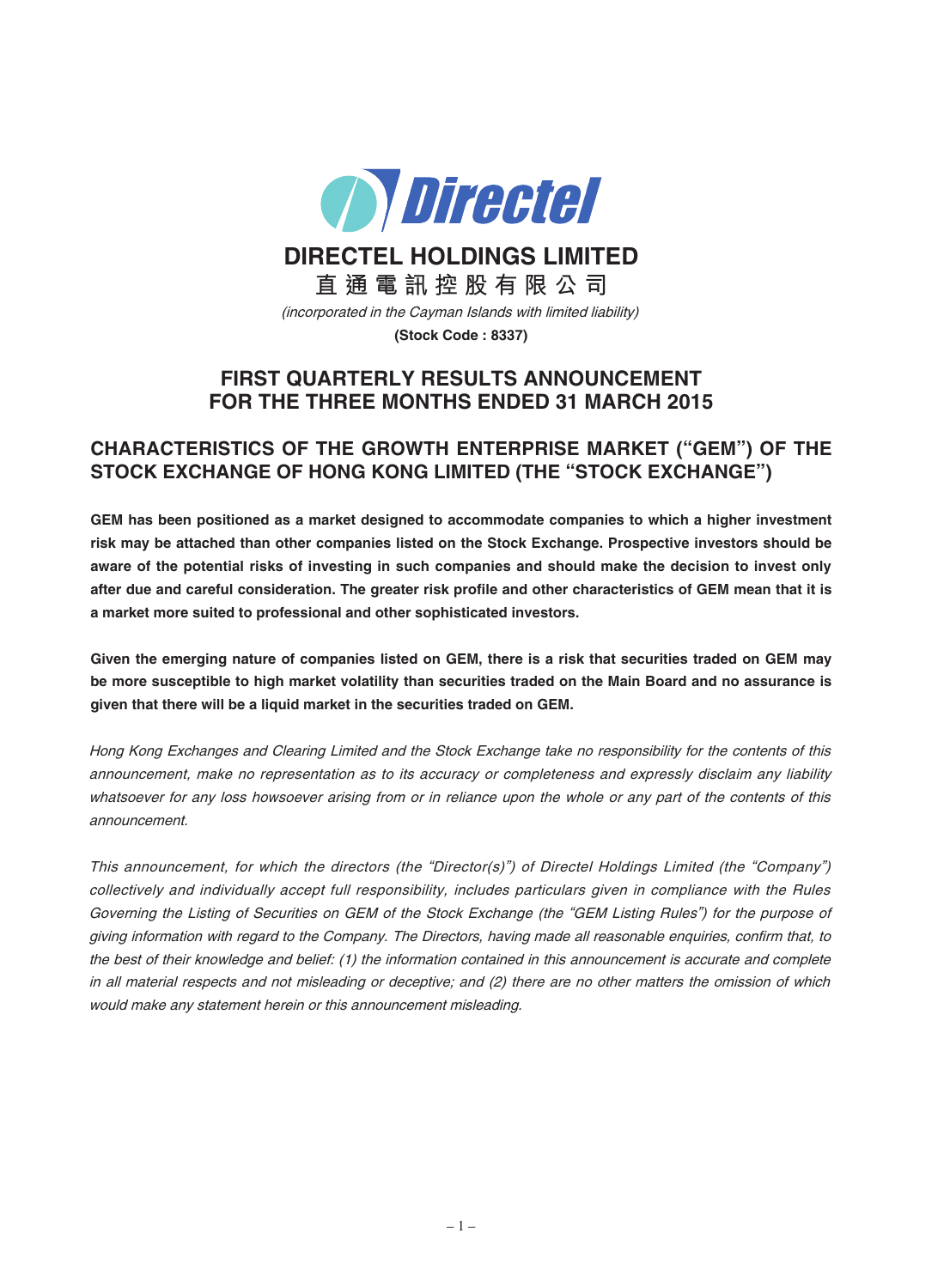# **HIGHLIGHTS**

- ‧ Turnover for the three months ended 31 March 2015 was approximately HK\$4,592,000, representing a decrease of approximately 17.5% as compared with the corresponding period in 2014.
- ‧ Loss attributable to shareholders of the Company for the three months ended 31 March 2015 was approximately HK\$6,341,000, representing an increase of approximately 59.9% as compared with the corresponding period in 2014.
- The Board does not recommend the payment of any dividend for the three months ended 31 March 2015.

# **UNAUDITED FIRST QUARTERLY RESULTS FOR THE THREE MONTHS ENDED 31 MARCH 2015**

The board of Directors (the "Board") of the Company hereby announces the unaudited consolidated results of the Company and its subsidiaries (together referred to as the "Group") for the three months ended 31 March 2015 together with the unaudited comparative figures for the corresponding period in 2014 as follows:

# **CONSOLIDATED STATEMENT OF PROFIT OR LOSS AND OTHER COMPREHENSIVE INCOME**

|                                                    |                | For the three months |                 |
|----------------------------------------------------|----------------|----------------------|-----------------|
|                                                    |                | ended 31 March       |                 |
|                                                    |                | 2015                 | 2014            |
|                                                    |                | <b>HK\$'000</b>      | <b>HK\$'000</b> |
|                                                    | Note           | (Unaudited)          | (Unaudited)     |
| <b>Turnover</b>                                    | 4              | 4,592                | 5,566           |
| Cost of sales                                      |                | (5, 326)             | (5,279)         |
| Gross (loss)/profit                                |                | (734)                | 287             |
| Other revenue                                      | 5(a)           | 617                  | 517             |
| Other net loss                                     | 5(b)           | (368)                | (1,272)         |
| Administrative and other operating expenses        |                | (3,278)              | (3, 483)        |
| Provision for impairment loss on trade receivables |                | (2,578)              |                 |
| <b>Loss before taxation</b>                        | 6              | (6, 341)             | (3,951)         |
| Income tax                                         | $\overline{7}$ |                      | (14)            |
| Loss for the period attributable to equity         |                |                      |                 |
| shareholders of the Company                        |                | (6, 341)             | (3,965)         |
| Loss per share                                     | 8              |                      |                 |
| - Basic and diluted (HK cents)                     |                | (0.61)               | (0.38)          |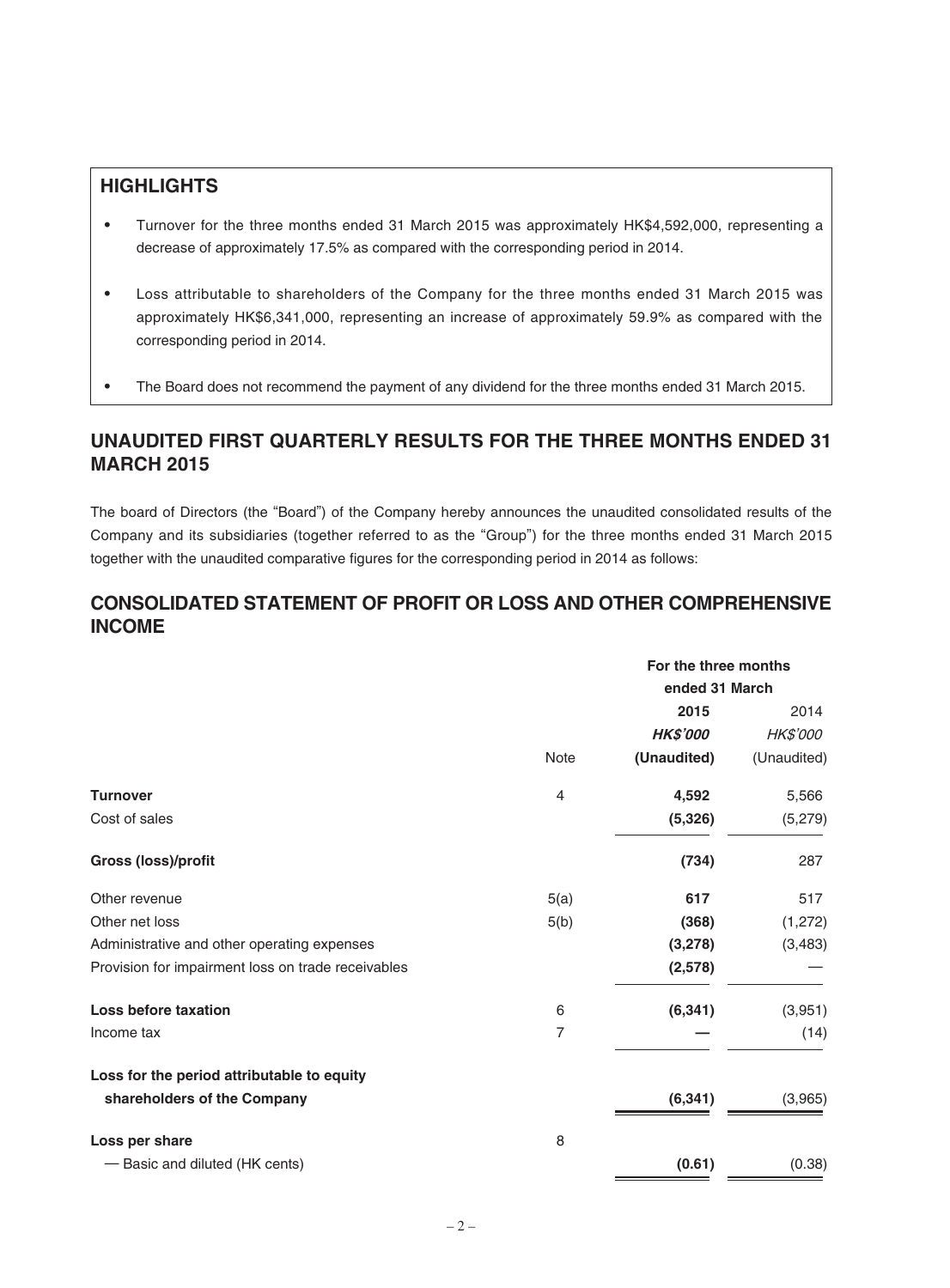# **NOTES TO THE UNAUDITED CONSOLIDATED QUARTERLY FINANCIAL REPORT**

## **1. BACKGROUND OF THE COMPANY**

Directel Holdings Limited (the "Company") was incorporated in the Cayman Islands on 28 July 2009 as an exempted company with limited liability under the Companies Law, Chapter 22 (Law 3 of 1961, as consolidated and revised) of the Cayman Islands. Its principal place of business in Hong Kong is at Office Nos. 1, 2, 14 and 15, 37th Floor, Hong Kong Plaza, No. 188 Connaught Road West, Hong Kong and its registered office is at Clifton House, 75 Fort Street, PO Box 1350, Grand Cayman KY1-1108, Cayman Islands.

The Company and its subsidiaries are principally engaged in provision of telecommunications services.

## **2. BASIS OF PREPARATION**

The quarterly financial report has been prepared in compliance with the applicable disclosure provisions of Chapter 18 of the Rules Governing the Listing of Securities on GEM of the Stock Exchange and in accordance with substantially the same accounting policies adopted in the Group's audited financial statements set out in the annual report for the year ended 31 December 2014, except for the accounting policy changes that are expected to be reflected in the 2015 annual financial statements. Details of these changes in accounting policies are set out in note 3.

The quarterly financial report contains consolidated first quarterly statement of profit or loss and other comprehensive income and selected explanatory notes. The notes include an explanation of events and transactions that are significant to an understanding of the financial performance of the Group since the 2014 annual financial statements. The consolidated quarterly financial report and notes thereon do not include all of the information required for a full set of financial statements prepared in accordance with International Financial Reporting Standards ("IFRSs").

The quarterly financial report has not been audited by the Company's auditors, but has been reviewed by the Company's audit committee.

# **3. CHANGES IN ACCOUNTING POLICIES**

The International Accounting Standards Board has issued certain new IFRS, a number of amendments to IFRS and new Interpretations that are first effective for the current accounting period of the Group and the Company. There have been no significant changes to the accounting policies adopted in the Group's financial statements as a result of these developments.

The Group has not adopted any new standard or interpretation that is not yet effective for the current accounting period.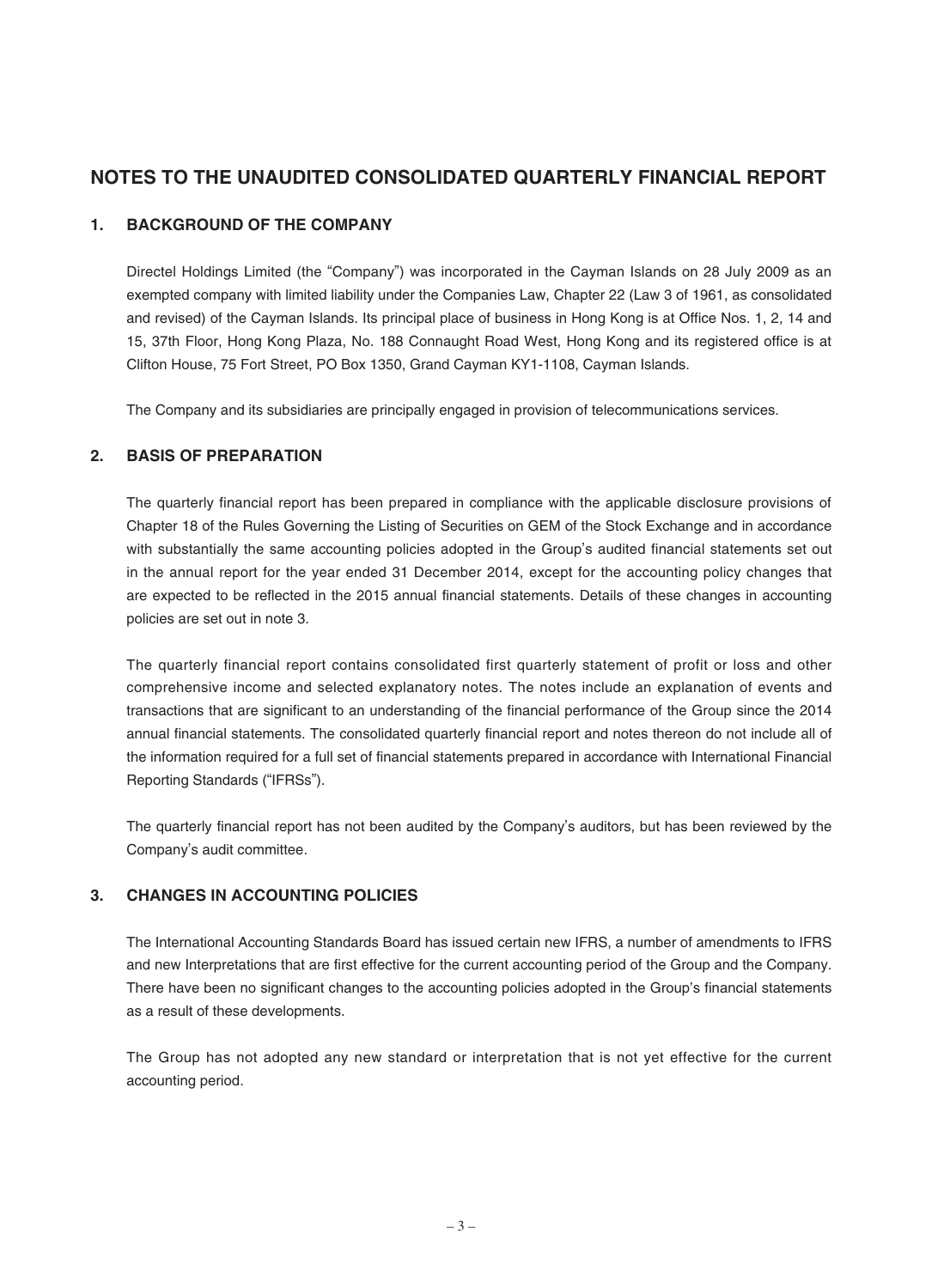# **4. TURNOVER**

|                                            | For the three months |                 |
|--------------------------------------------|----------------------|-----------------|
|                                            | ended 31 March       |                 |
|                                            | 2015                 |                 |
|                                            | <b>HK\$'000</b>      | <b>HK\$'000</b> |
|                                            | (Unaudited)          | (Unaudited)     |
| Provision of telecommunications services   | 4,592                | 5,520           |
| Provision of telesales dealership services |                      | 46              |
|                                            | 4,592                | 5,566           |

# **5. OTHER REVENUE AND OTHER NET LOSS**

|     |                                    | For the three months |                 |  |
|-----|------------------------------------|----------------------|-----------------|--|
|     |                                    |                      | ended 31 March  |  |
|     |                                    | 2015                 |                 |  |
|     |                                    | <b>HK\$'000</b>      | <b>HK\$'000</b> |  |
|     |                                    | (Unaudited)          | (Unaudited)     |  |
| (a) | <b>Other revenue</b>               |                      |                 |  |
|     | Interest income from bank deposits | 614                  | 513             |  |
|     | Sundry income                      | 3                    | $\overline{4}$  |  |
|     |                                    | 617                  | 517             |  |
| (b) | Other net loss                     |                      |                 |  |
|     | Net foreign exchange loss          | 368                  | 1,272           |  |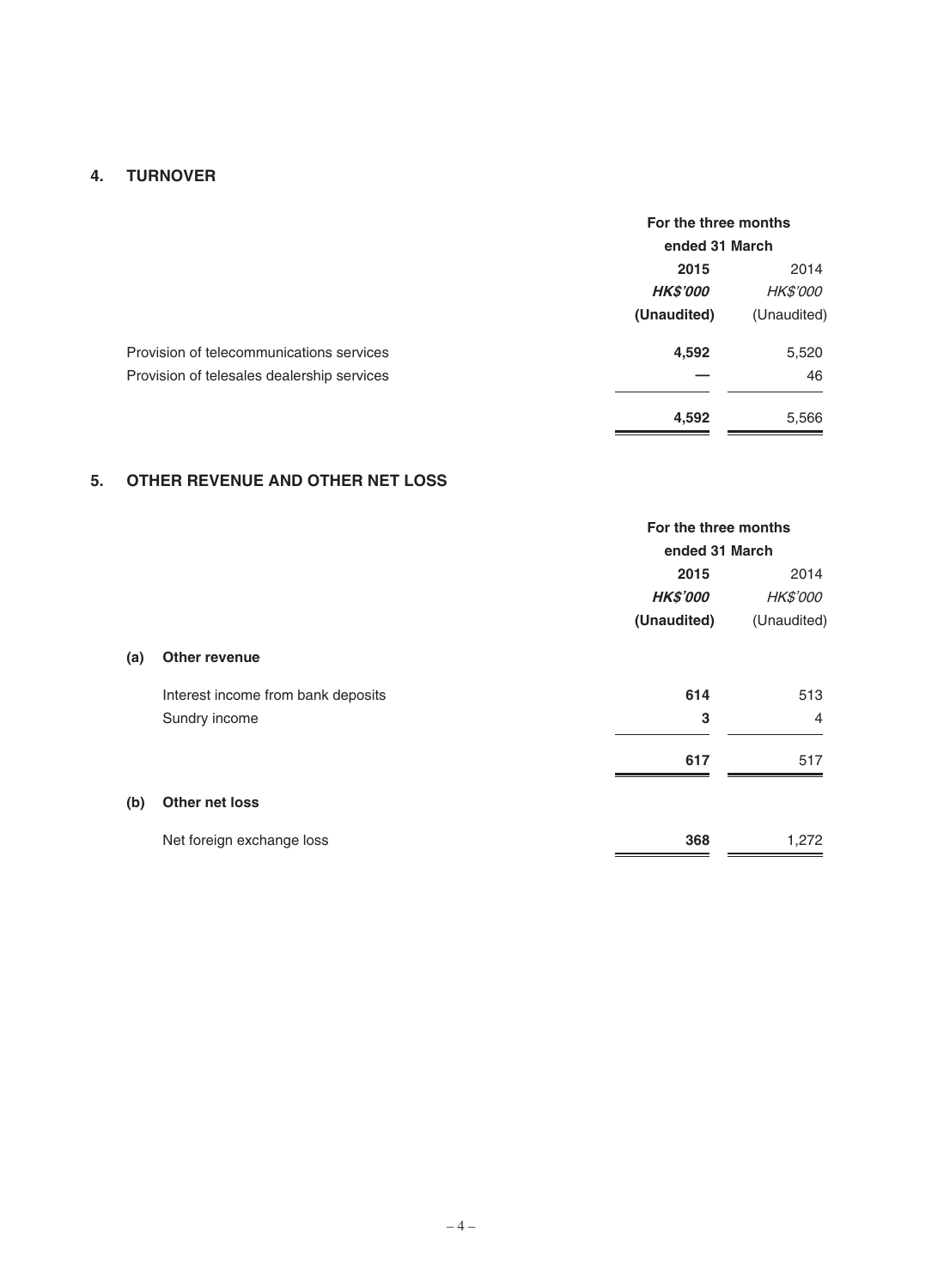# **6. LOSS BEFORE TAXATION**

Loss before taxation is arrived at after charging:

|     |                                                       | For the three months<br>ended 31 March |                 |
|-----|-------------------------------------------------------|----------------------------------------|-----------------|
|     |                                                       | 2015                                   | 2014            |
|     |                                                       | <b>HK\$'000</b>                        | <b>HK\$'000</b> |
|     |                                                       | (Unaudited)                            | (Unaudited)     |
| (a) | Staff costs:                                          |                                        |                 |
|     | Salaries, wages and other benefits                    | 863                                    | 912             |
|     | Contributions to defined contribution retirement plan | 34                                     | 35              |
|     |                                                       | 897                                    | 947             |
| (b) | Other items:                                          |                                        |                 |
|     | Depreciation                                          | 222                                    | 225             |
|     | Licence charges                                       | 496                                    | 571             |
|     | Operating lease charges in respect of                 |                                        |                 |
|     | - rental of properties                                | 258                                    | 141             |
|     | - rental of transmission lines                        | 238                                    | 258             |
|     | Auditors' remuneration                                |                                        |                 |
|     | - audit services                                      | 222                                    | 222             |
|     | Repairs and maintenance                               | 227                                    | 232             |
|     | Provision for impairment loss on trade receivables    | 2,578                                  |                 |

# **7. INCOME TAX IN THE CONSOLIDATED STATEMENT OF PROFIT OR LOSS AND OTHER COMPREHENSIVE INCOME**

|                                     | For the three months |                 |
|-------------------------------------|----------------------|-----------------|
|                                     | ended 31 March       |                 |
|                                     | 2015                 | 2014            |
|                                     | <b>HK\$'000</b>      | <i>HK\$'000</i> |
|                                     | (Unaudited)          | (Unaudited)     |
| Current tax - Hong Kong Profits Tax |                      | 14              |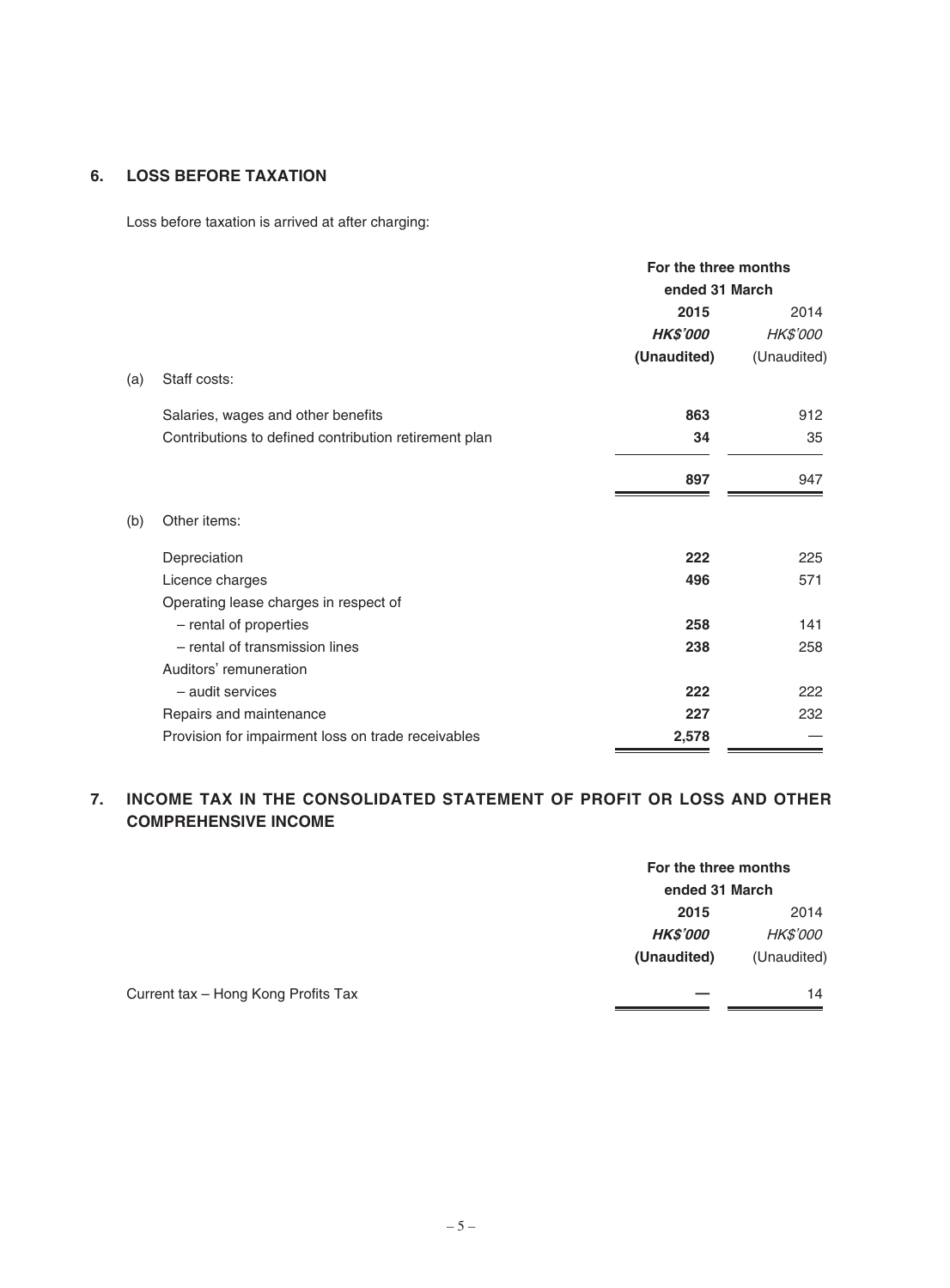# **7. INCOME TAX IN THE CONSOLIDATED STATEMENT OF PROFIT OR LOSS AND OTHER COMPREHENSIVE INCOME (Continued)**

The Company's Hong Kong subsidiaries are subject to Hong Kong Profits Tax. In addition, whilst the Company and Elitel Limited are incorporated in the Cayman Islands, they are considered as having a presence in Hong Kong for tax purpose since they are primarily managed and controlled in Hong Kong. Accordingly, they are subject to tax on an entity basis on income arising in or derived from Hong Kong. No Hong Kong Profits Tax has been provided as there was no assessable profit for the three months ended 31 March 2015. The provision for Hong Kong Profits Tax for the three months ended 31 March 2014 is calculated at 16.5% of the estimated assessable profits for the period.

### **8. LOSS PER SHARE**

### **(a) Basic loss per share**

The calculation of basic loss per share for the three months ended 31 March 2015 is based on the unaudited loss attributable to ordinary equity shareholders of the Company of approximately HK\$6,341,000 (three months ended 31 March 2014: approximately HK\$3,965,000) and the weighted average number of 1,037,500,000 ordinary shares in issue during the period (three months ended 31 March 2014: 1,037,500,000 ordinary shares).

### **(b) Diluted loss per share**

There were no potential dilutive ordinary shares for the three months ended 31 March 2014, and therefore, diluted loss per share are the same as the basic loss per share.

Diluted loss per share is the same as basic loss per share for the three months ended 31 March 2015 as the potential ordinary shares under the unlisted warrants have anti-dilutive effects on the basic loss per share.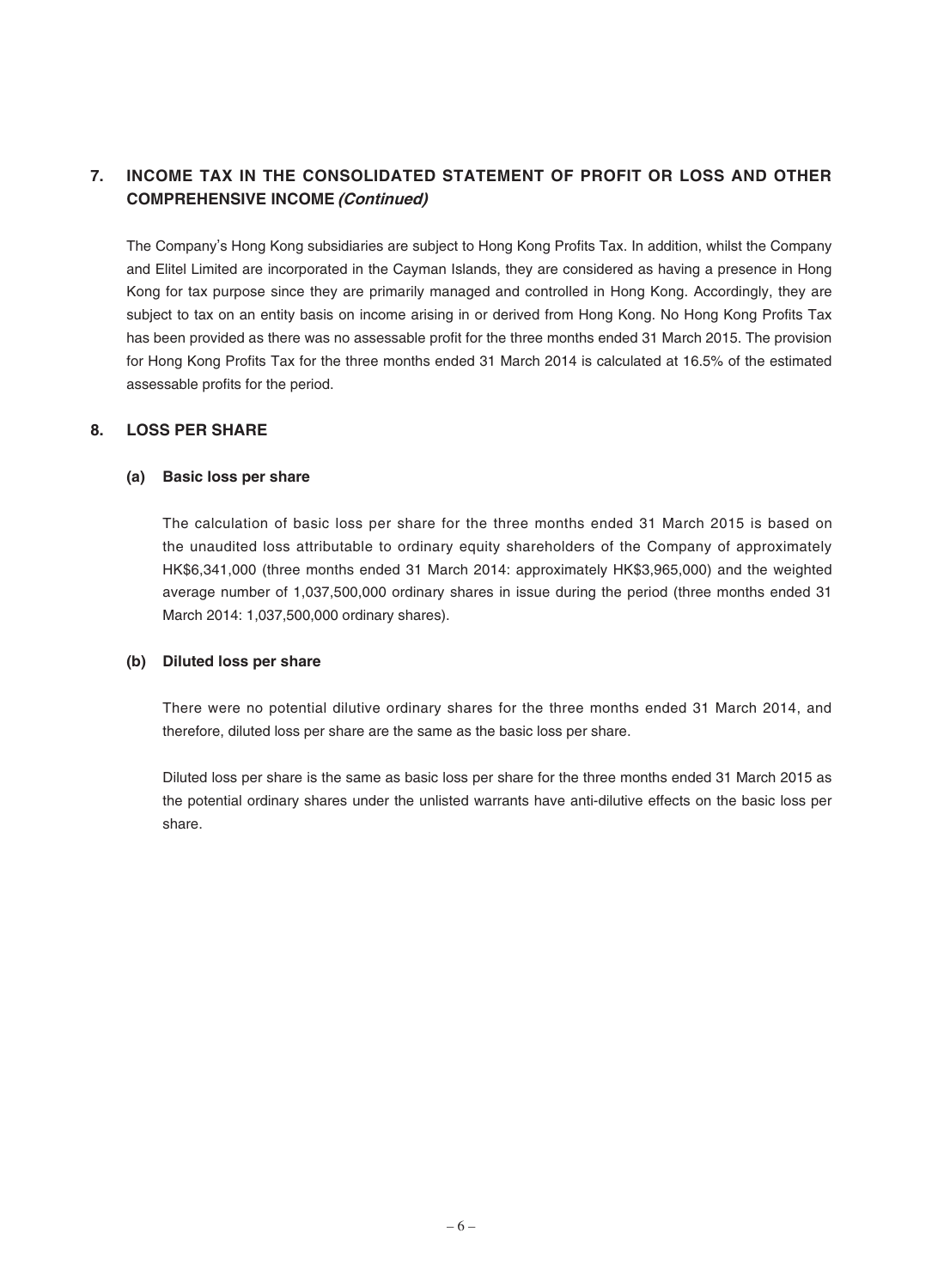# **9. MOVEMENT OF EQUITY**

| <b>Share</b>    | <b>Share</b>    | Warrant         | <b>Retained</b> | <b>Total</b>    |
|-----------------|-----------------|-----------------|-----------------|-----------------|
| capital         | premium         | reserve         | earnings        | equity          |
| <b>HK\$'000</b> | <b>HK\$'000</b> | <b>HK\$'000</b> | <b>HK\$'000</b> | <b>HK\$'000</b> |
| (Unaudited)     | (Unaudited)     | (Unaudited)     | (Unaudited)     | (Unaudited)     |
| 10,375          | 67,499          |                 | 84,829          | 162,703         |
|                 |                 |                 |                 |                 |
|                 |                 |                 | (3,965)         | (3,965)         |
| 10,375          | 67,499          |                 | 80,864          | 158,738         |
| 10,375          | 67,499          | 1,654           | 59,889          | 139,417         |
|                 |                 |                 |                 |                 |
|                 |                 |                 | (6, 341)        | (6, 341)        |
| 10,375          | 67,499          | 1,654           | 53,548          | 133,076         |
|                 |                 |                 |                 |                 |

# **10. RECEIVABLES, DEPOSITS AND PREPAYMENTS**

|                                    | As at           | As at           |
|------------------------------------|-----------------|-----------------|
|                                    | 31 March        | 31 December     |
|                                    | 2015            | 2014            |
|                                    | <b>HK\$'000</b> | <b>HK\$'000</b> |
|                                    | (Unaudited)     | (Audited)       |
| Trade receivables                  |                 |                 |
| - amounts due from third parties   | 36,771          | 35,775          |
| less: allowance for doubtful debts | (16, 938)       | (14, 360)       |
|                                    | 19,833          | 21,415          |
| Other receivables and prepayments  |                 |                 |
| - other receivables                | 2,988           | 4,848           |
| - deposits and prepayments         | 748             | 1,098           |
|                                    | 3,736           | 5,946           |
|                                    | 23,569          | 27,361          |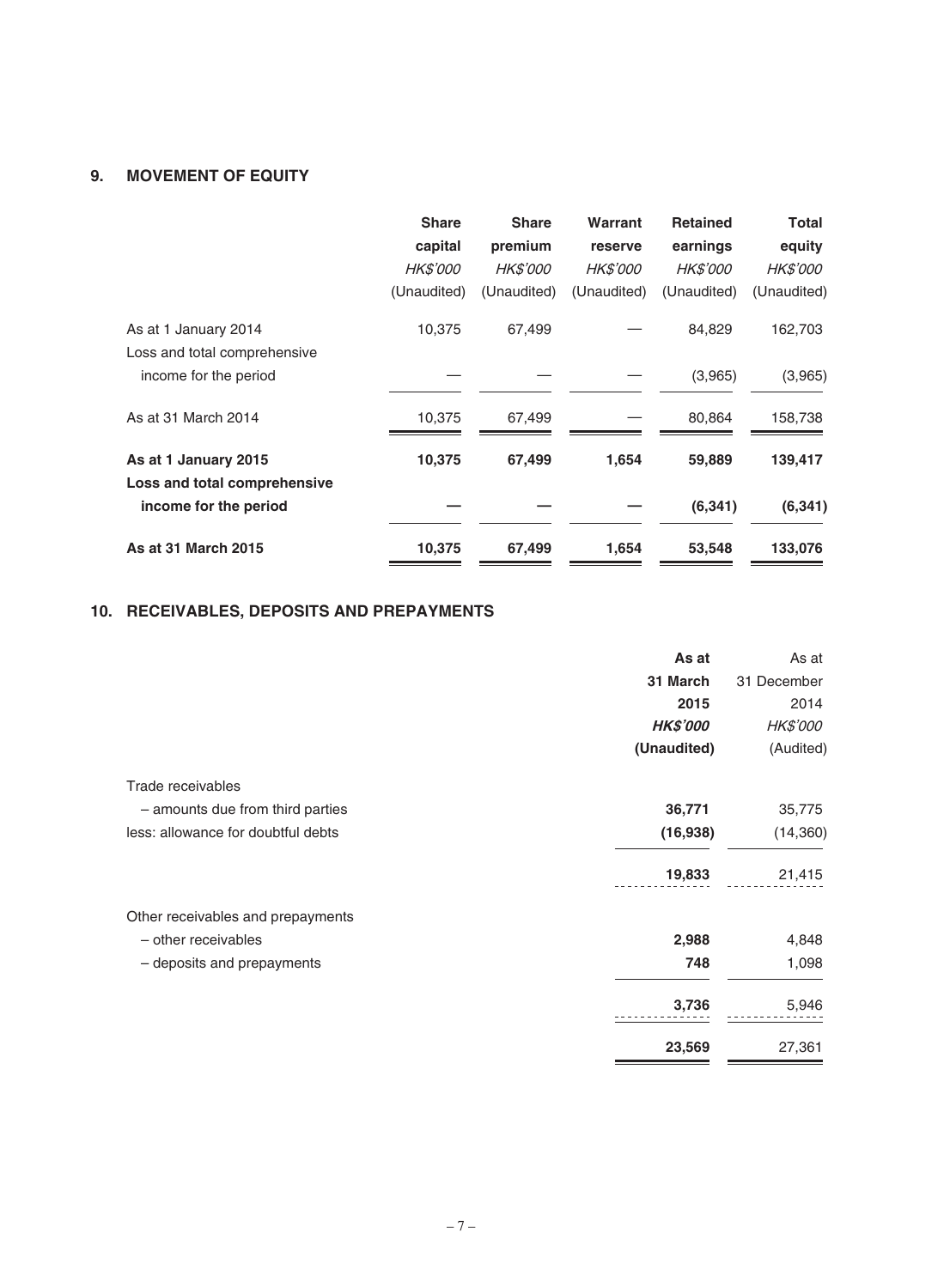Generally, provision of mobile phone services to the Group's major customers, including major mobile network operators and its dealers, are made in an open account with credit terms up to 30 days after the date of invoice. Subject to negotiations, credit terms could be extended to two to four months for certain customers with wellestablished trading and payment records on a case-by-case basis. Provision of mobile phone services to the Group's pre-paid users are made with payment in advance, whereas post-paid users are made in an open account with credit terms up to 12 days after the date of invoice. Payments for provision of telesales dealership services are made in bullet payments within one to five months after rendering of services.

#### **(a) Ageing analysis**

Included in trade receivables are trade debtors (net of allowance for doubtful debts) with the following ageing analysis by billing date as of the end of the reporting period:

|                                        | As at           | As at           |
|----------------------------------------|-----------------|-----------------|
|                                        | 31 March        | 31 December     |
|                                        | 2015            | 2014            |
|                                        | <b>HK\$'000</b> | <i>HK\$'000</i> |
|                                        | (Unaudited)     | (Audited)       |
| Within 1 month                         | 1,007           | 1,958           |
| Over 1 month but less than 3 months    | 1,622           | 2,572           |
| Over 3 months but less than 6 months   | 3,777           | 3,130           |
| Over 6 months but less than 12 months  | 4,480           | 4,448           |
| Over 12 months but less than 18 months | 4,822           | 5,529           |
| Over 18 months                         | 4,125           | 3,778           |
|                                        | 19,833          | 21,415          |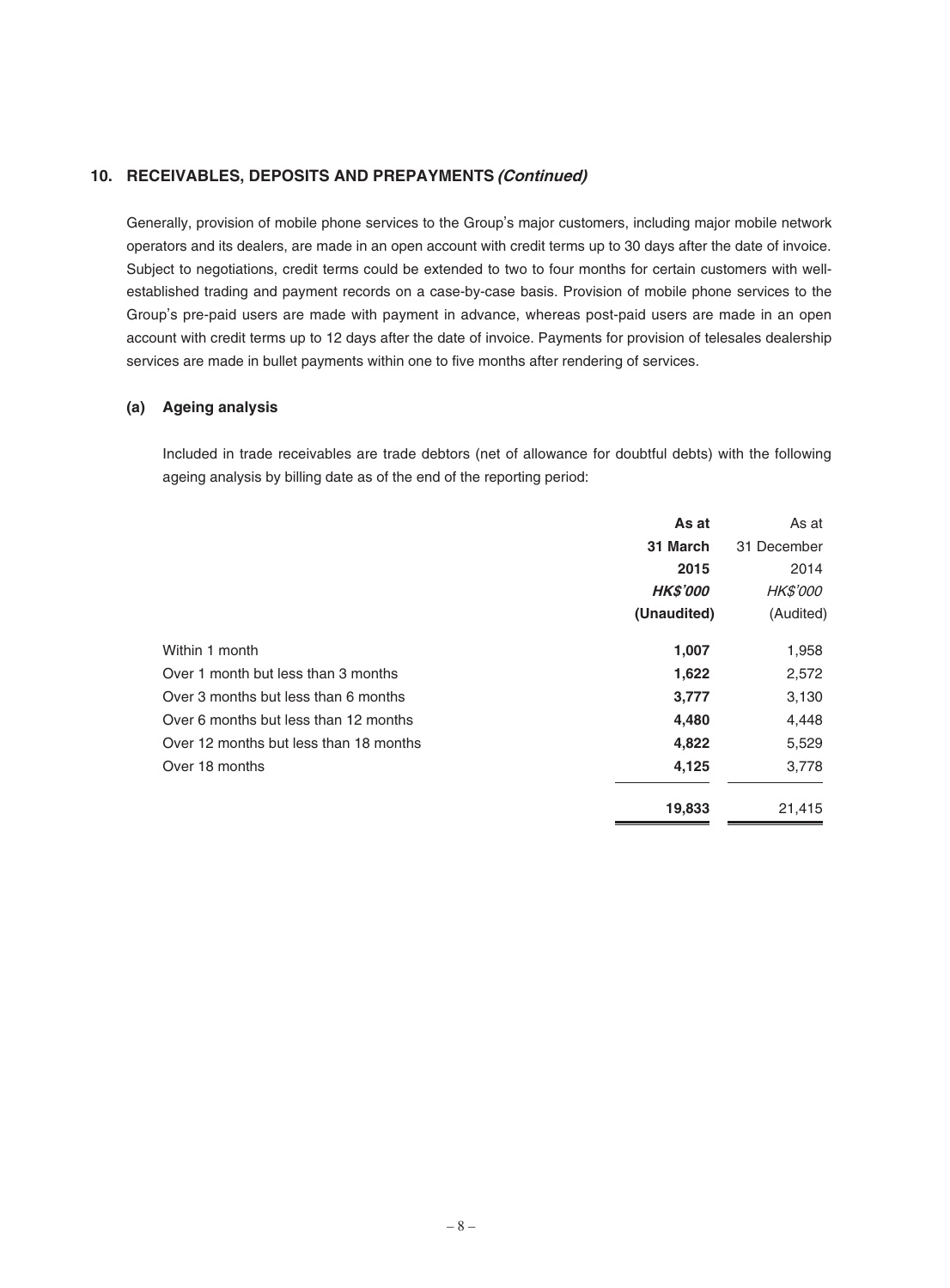### **(a) Ageing analysis (Continued)**

Included in trade receivables are trade debtors with the following ageing analysis by due date as of the end of the reporting period:

|                                                      | As at           | As at           |
|------------------------------------------------------|-----------------|-----------------|
|                                                      | 31 March        | 31 December     |
|                                                      | 2015            | 2014            |
|                                                      | <b>HK\$'000</b> | <b>HK\$'000</b> |
|                                                      | (Unaudited)     | (Audited)       |
| Current                                              | 1,000           | 1,951           |
| Less than 1 month past due                           | 635             | 1,240           |
| 1 to 3 months past due                               | 2,334           | 2,270           |
| More than 3 months but less than 12 months past due  | 7,557           | 7,362           |
| More than 12 months but less than 18 months past due | 5,213           | 5,661           |
| More than 18 months past due                         | 20,032          | 17,291          |
|                                                      | 36,771          | 35,775          |
| Less: allowance for doubtful debts                   | (16,938)        | (14,360)        |
|                                                      | 19,833          | 21,415          |

#### **(b) Impairment of trade receivables**

Impairment losses in respect of trade receivables are recorded using an allowance account unless the Group is satisfied that recovery of the amount is remote, in which case the impairment loss is written off against trade receivables directly.

The movements in the allowance for doubtful debts during the end of the reporting period are as follows:

| As at           | As at       |
|-----------------|-------------|
| 31 March        | 31 December |
| 2015            | 2014        |
| <b>HK\$'000</b> | HK\$'000    |
| (Unaudited)     | (Audited)   |
| 14,360          | 38          |
| 2,578           | 14,343      |
|                 | (21)        |
| 16,938          | 14,360      |
|                 |             |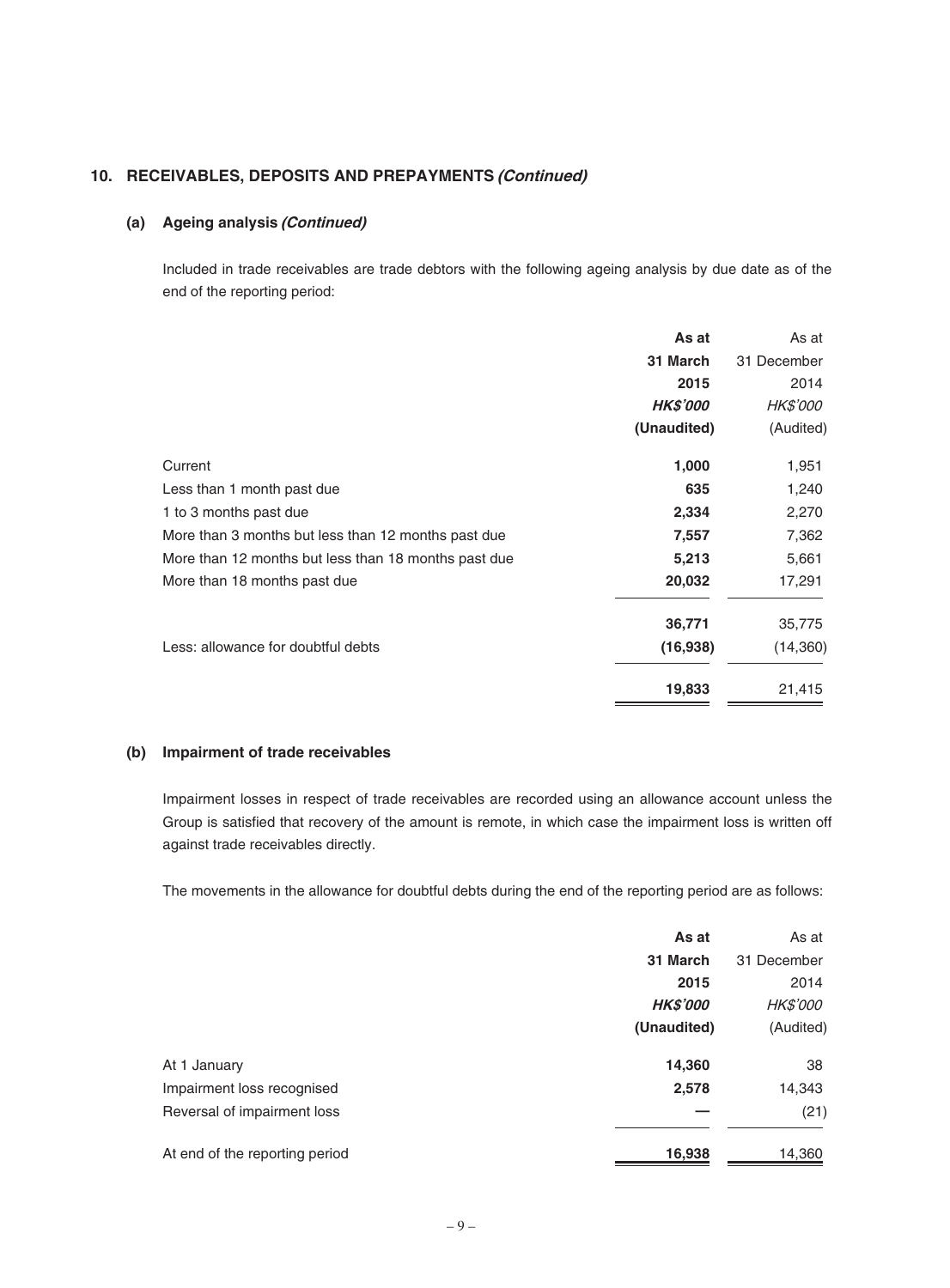#### **(b) Impairment of trade receivables (Continued)**

At 31 March 2015, the Group's trade receivables of approximately HK\$16,938,000 (31 December 2014: approximately HK\$14,360,000) were individually determined to be impaired. The individually impaired receivables related to invoices that were default in payment and management assessed that the receivables are not expected to be recovered. Consequently, specific allowances for doubtful debts of approximately HK\$16,938,000 (31 December 2014: approximately HK\$14,360,000) were recognised. The Group does not hold any collateral over these balances.

In particular, the trade receivables (before provision) as at 31 March 2015 included amounts due from a mobile network operator in China ("that MNO") which is a subsidiary of a company listed on the Main Board of the Stock Exchange and the New York Stock Exchange and the outstanding amount was approximately HK\$34,818,000, of which HK\$6,807,000, HK\$5,206,000 and HK\$19,887,000 fell into "More than 3 months but less than 12 months past due", "More than 12 months but less than 18 months past due" and "More than 18 months past due", respectively. The credit terms of 30 days were granted by the Group to that MNO as it is in line with the credit policy of the Group whilst the delay in settlement by that MNO renders the actual credit period longer than the contractual credit period. Taking into account of the above and in accordance with the Group's provisioning for doubtful debts on trade receivables, the Group made a provision for impairment loss on trade receivables of HK\$2,574,000 for the three months ended 31 March 2015 (Year ended 31 December 2014: HK\$14,219,000).

#### **(c) Trade receivables that are not impaired**

The ageing analysis of trade receivables that are neither individually nor collectively considered to be impaired are as follows:

|                                                     | As at           | As at           |
|-----------------------------------------------------|-----------------|-----------------|
|                                                     | 31 March        | 31 December     |
|                                                     | 2015            | 2014            |
|                                                     | <b>HK\$'000</b> | <b>HK\$'000</b> |
|                                                     | (Unaudited)     | (Audited)       |
| Neither past due nor impaired                       | 419             | 618             |
| Less than 1 month past due                          | 186             | 459             |
| 1 to 3 months past due                              | 406             | 732             |
| More than 3 months but less than 12 months past due | 741             | 437             |
|                                                     | 1,333           | 1,628           |
|                                                     | 1,752           | 2,246           |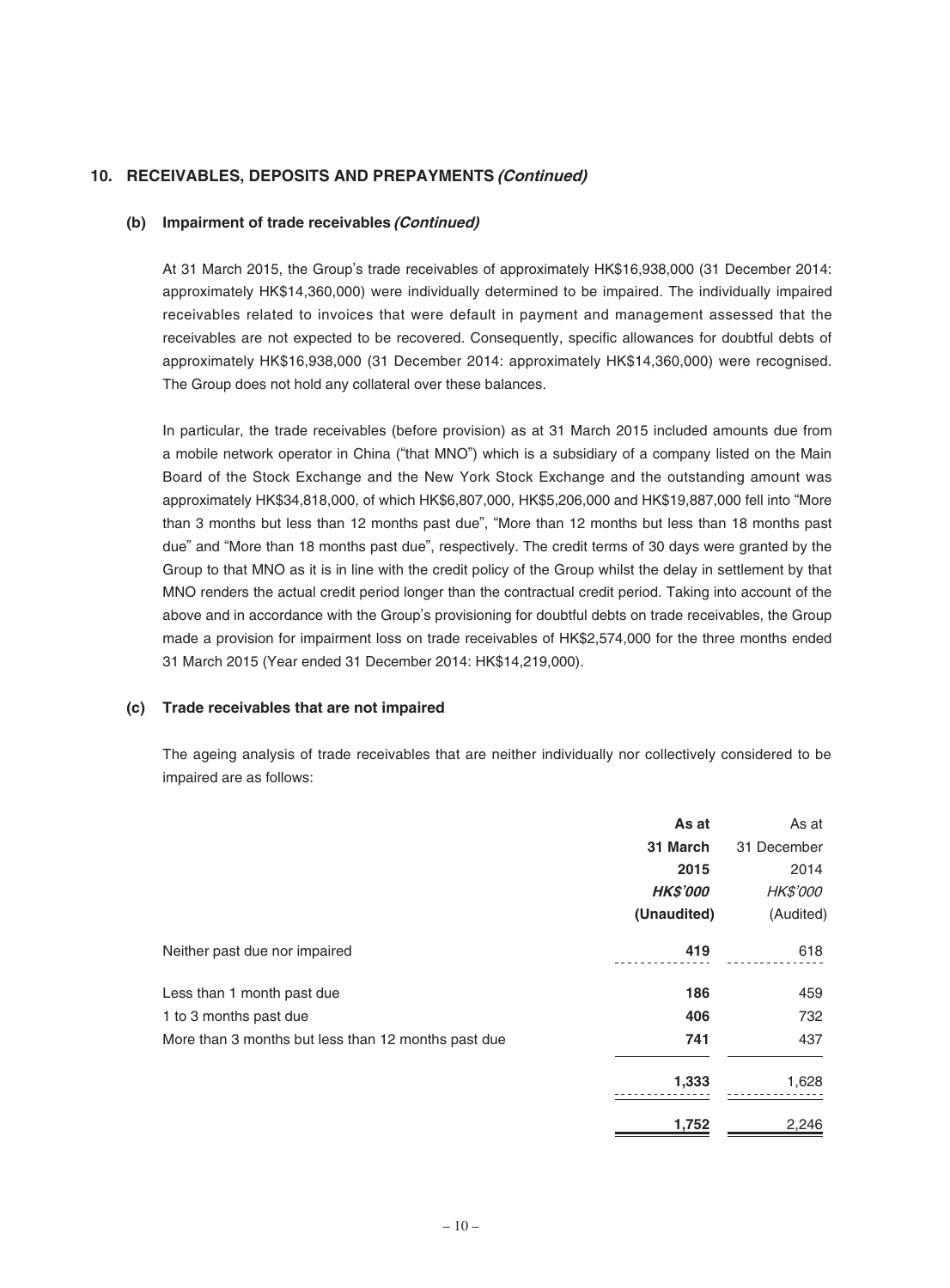#### **(c) Trade receivables that are not impaired (Continued)**

Trade receivables that were neither past due nor impaired relate to customers for whom there was no recent history of default. Trade receivables that were past due but not impaired relate to a number of independent customers that have a good repayment track record with the Group. Based on past experience, management believes that no impairment allowance is necessary in respect of these balances as there has not been a significant change in credit quality and the balances are still considered fully recoverable. The Group does not hold any collateral over these balances.

## **11. EVENT AFTER THE REPORTING PERIOD**

#### **Proposed Bonus Issue and increase in authorised share capital**

On 1 April 2015, the Board proposed a bonus issue of new shares ("Bonus Issue") on the basis of two bonus shares ("Bonus Share") for every one share held by qualifying shareholders of the Company. The Bonus Issue will be credited as fully paid by way of capitalisation of an amount in the share premium account of the Company. The Company will make further announcement on the timetable for the Bonus Issue including the record date (the "Record Date") for the determination of entitlements to the Bonus Issue, as and when appropriate. The Board also proposed to increase the authorised share capital of the Company to HK\$100,000,000 divided into 10,000,000,000 ordinary shares of HK\$0.01 each by the creation of an additional 6,000,000,000 ordinary shares of HK\$0.01 each. The Bonus Share and the additional ordinary shares shall rank pari passu with the existing shares in all respects.

On the basis of 1,037,500,000 existing Shares in issue as at 31 March 2015 and assuming no further Shares will be issued or repurchased before the Record Date, it is anticipated that 2,075,000,000 Bonus Shares will be issued under the Bonus Issue. After the completion of the Bonus Issue, there will be a total of 3,112,500,000 Shares in issue as enlarged by the Bonus Issue.

The completion of the Bonus Issue is conditional upon (i) the approval of the Bonus Issue by the shareholders at the extraordinary general meeting on 21 May 2015 or any adjournment thererof; (ii) the Stock Exchange granting the listing of and permission to deal in the Bonus Shares to be issued pursuant to the Bonus Issue; and (iii) compliance with the relevant legal procedures and requirements (if any) under the applicable laws of Cayman Islands and the articles of association of the Company.

For details, please refer to the Company's announcement dated 1 April 2015, 21 April 2015, 5 May 2015 and further announcement of the Company which will be issued as and when appropriate.

#### **Termination of contractual relationship with airtime service provider in the PRC**

On 4 May 2015, the Group and its airtime service provider in the PRC have mutually agreed to terminate the contractual relationship for providing airtime in the PRC to the Group. As a result, it will stop providing airtime in the PRC to the Group. The parties are in the process of negotiating the terms of the termination agreement. The Group will notify all affected customers of its "One Card Multiple Number" service of the arrangements for service termination or change of service in due course.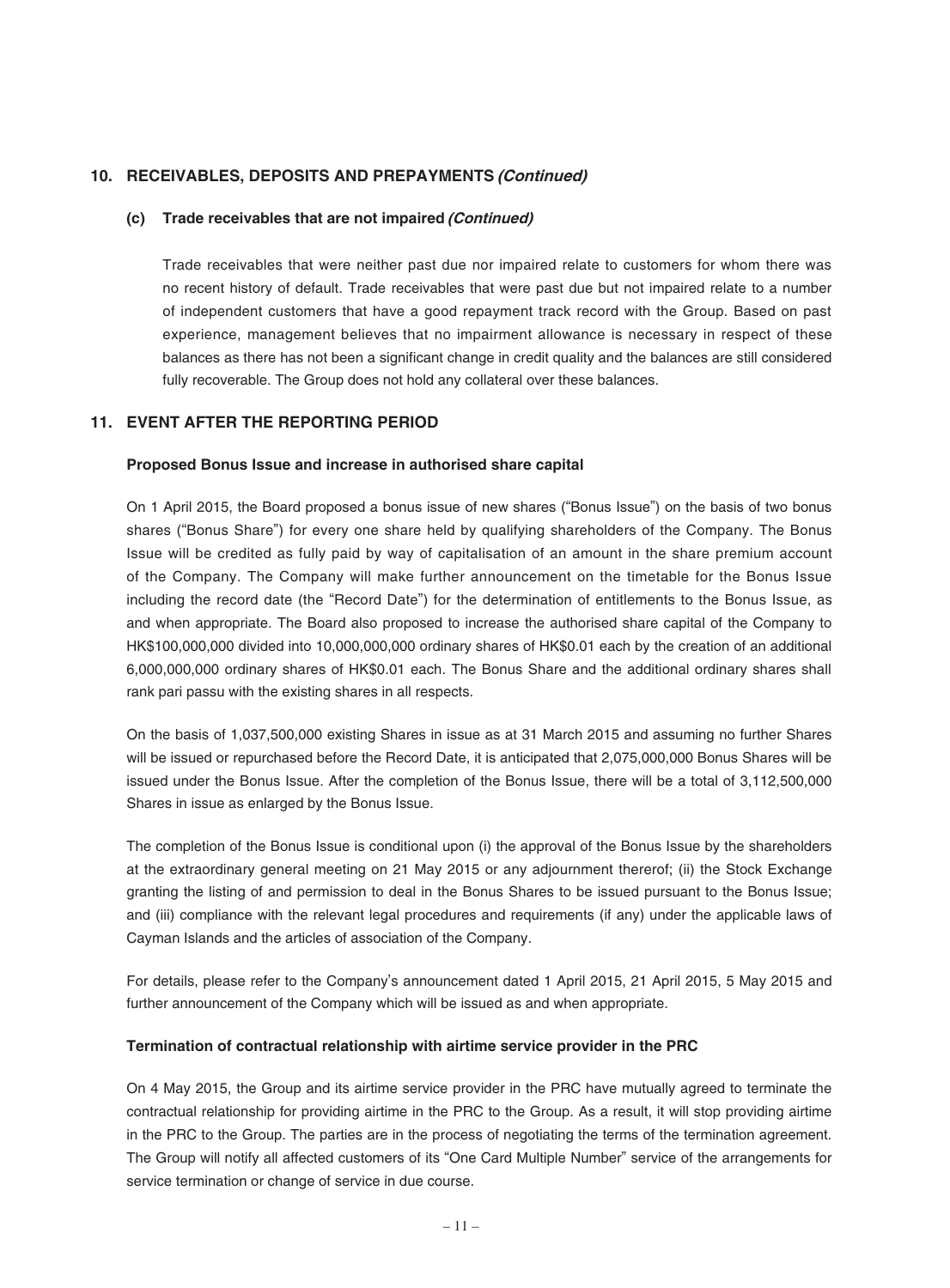## **11. EVENT AFTER THE REPORTING PERIOD (Continued)**

#### **Termination of contractual relationship with airtime service provider in the PRC (Continued)**

After the termination of the contractual relationship with its airtime service provider in the PRC, the Group will continue to provide telecommunication services to our customers through cooperating with its existing mobile network operators in Hong Kong and will continue to find a replacement service provider of airtime in the PRC.

#### **12. COMPARATIVE FIGURES**

Certain comparative figures including (a) other revenue and (b) other net loss have been reclassified to conform with current presentation.

## **MANAGEMENT DISCUSSION AND ANALYSIS**

### **BUSINESS REVIEW**

The Group is a mobile virtual network operator ("MVNO") which is principally engaged in the provision of mobile phone services. The Group does not have its own telecommunications network infrastructure and its business mainly involves the trading of the airtime sourced from two mobile network operators ("MNOs") in Hong Kong and one MNO in the People's Republic of China (the "PRC"), and subsequently sold the airtime through different channels and in various forms to users, dealers or MNOs. The Group's mobile phone services include "One Card Multiple Number" service and Hong Kong local mobile phone services. The Group also provides services of resale of airtime to MNOs, telesales dealership services and other services.

The performance of the Group was worsen for the three months ended 31 March 2015 compared to the corresponding period in 2014. The monthly average number of activated phone numbers decreased by approximately 4.0% to 108,201 in the three months ended 31 March 2015 when compared to the corresponding period in 2014 and the total number of activated phone numbers decreased by approximately 2.7% to 108,601 as of 31 March 2015 compared to 111,596 as of 31 December 2014.

The Group continues to face difficulties in the highly competitive mobile services industry particularly in the data access services and mobile communications applications. The increased popularity of smart mobile devices also led to a rapid growth of alternative means of communications (e.g. social networking applications) which had reduced the usage for traditional voice and short message services. The competitiveness of the Group's business has been adversely affected and the average revenue per user ("ARPU") of the Group showed a decreasing trend and the ARPU of the Group was approximately HK\$13.8 for the three months ended 31 March 2015, lower than approximately HK\$15.8 for the same period last year.

The volume of the Group's airtime sold increased slightly from approximately 21.5 million minutes for the three months ended 31 March 2014 to approximately 21.7 million minutes for the three months ended 31 March 2015. The revenue derived from the provision of "One Card Multiple Number" service, Hong Kong local mobile phone services and resale of airtime to MNOs decreased from approximately HK\$5.5 million to approximately HK\$4.6 million during the same period. The Group's revenue per minutes of airtime sold decreased from approximately HK\$0.26 for the three months ended 31 March 2014 to approximately HK\$0.21 for the three months ended 31 March 2015.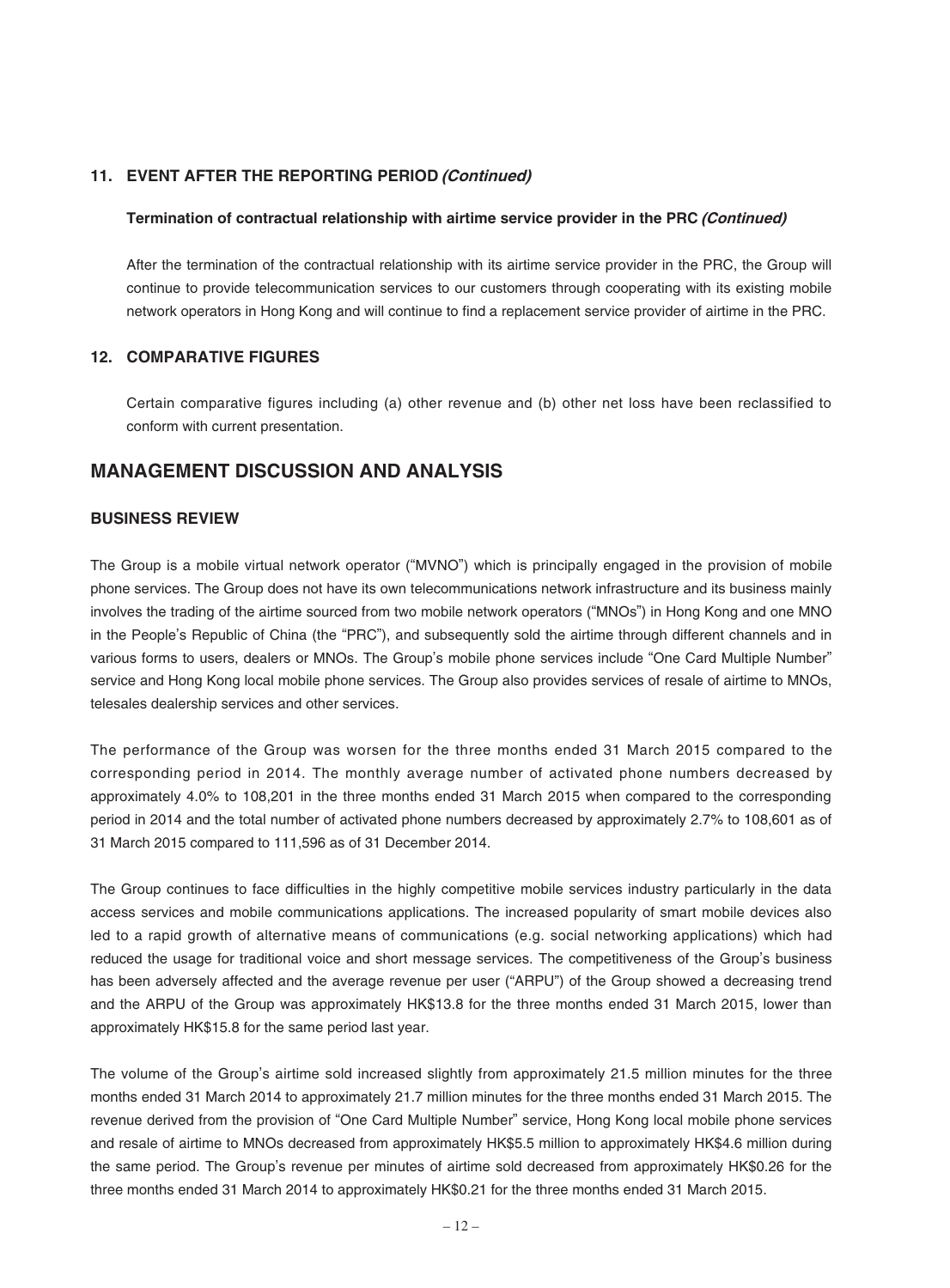### **FINANCIAL REVIEW**

For the three months ended 31 March 2015, the turnover of the Group decreased to approximately HK\$4,592,000 compared to approximately HK\$5,566,000 for the corresponding period last year, represented a decrease of approximately 17.5%. The decrease in turnover was mainly attributable to the decrease in the monthly average number of activated phone numbers.

The Group's cost of sales increased by approximately 0.9% to approximately HK\$5,326,000 for the three months ended 31 March 2015 compared to approximately HK\$5,279,000 for the corresponding period last year. The cost of sales in respect of the provision of mobile phone services and resale of airtime to MNOs increased by approximately 1.7% compared to the first quarter of 2014. The cost of sales in respect of the provision of telesales dealership services decreased by approximately 100% compared to the first quarter of 2014, which was in line with the decrease in the revenue derived from the provision of telesales dealership services.

The Group recorded a gross loss for the three months ended 31 March 2015 of approximately HK\$734,000 while it recorded a gross profit of approximately HK\$287,000 for the corresponding period last year. The gross loss incurred was mainly attributable to the decrease of airtime usage by users and the increase of average unit cost of Hong Kong airtime resulting from the requirement to satisfy the minimum monthly airtime purchase amount adopted by two MNOs.

The Group's other revenue for the three months ended 31 March 2015 increased by approximately 19.3% to approximately HK\$617,000 when compared to approximately HK\$517,000 for the corresponding period last year. The increase was mainly attributable to the increase of interest income from bank deposits.

The Group's administrative and other operating expenses for the three months ended 31 March 2015 decreased by approximately 5.9% to approximately HK\$3,278,000 compared to approximately HK\$3,483,000 for the corresponding period last year.

During the three months ended 31 March 2015, the Group has made a provision for impairment loss on trade receivables of approximately HK\$2,578,000 in accordance with the Group's policy in provision for doubtful debts. Details are set out in note 10 to the financial statements.

No income tax has been provided for the three months ended 31 March 2015 as the Group had no assessable profits for the period. The Group's income tax expenses for the three months ended 31 March 2014 was approximately HK\$14,000.

The Group recorded a loss attributable to equity shareholders of the Company for the three months ended 31 March 2015 of approximately HK\$6,341,000, representing an increase of approximately 59.9% when compare with the corresponding period in last year. The increase was mainly due to decrease of turnover and recognition of provision for impairment loss on trade receivables during the three months ended 31 March 2015.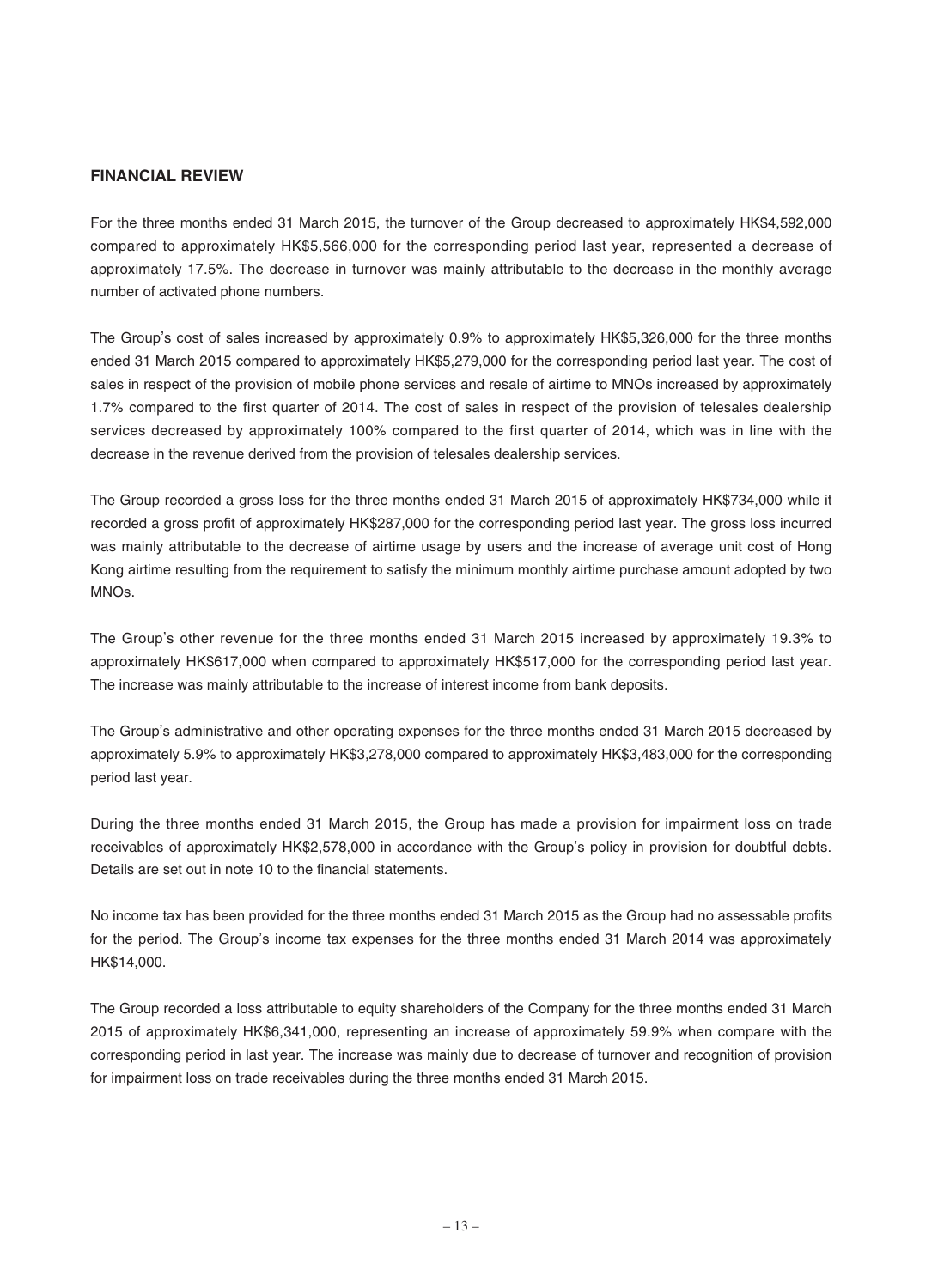### **BUSINESS OUTLOOK**

On 4 May 2015, the Group and its airtime service provider in the PRC have mutually agreed to terminate the contractual relationship for providing airtime in the PRC to the Group. As a result, it will stop providing airtime in the PRC to the Group and the "One Card Multiple Number" service of the Group cannot be sustained. Nevertheless, the Group will continue to find a replacement service provider of airtime in the PRC and the Group will continue to seek opportunities in existing business to expand its customer base and operations by means of broadening the scope of services and enhancing the standard of services provided to target customers so that it can increase its appeal to new customers and expand its customer base.

In response to the changes in the traditional voice and SMS business in the mobile telecommunications market, we need to adjust our way of thinking and deliver innovative services, so that we could transform the challenges in driving force and provide customers with services that better fulfill their practical needs. Going forward in the second quarter of 2015, we intend to launch several new mobile and roaming services to align with the developing trends of mobile internet and promote strategic transformation and reform and innovation.

#### **1. OTA Card**

OTA Card is a new generation of "3Gmate" telecommunication service provided by the Group. Through the two core technologies of air-issuing and APP writing, users will not need to buy extra SIM cards. A single CA-SIM card can load with multiple phone numbers, enjoying the favorable local call charging and traffic rate. With the value-added service platform, users can really travel around and connect to the world. Users can receive free traffic, credits, coupons and so on. The authentication and encryption functions of CA-SIM card can provide to the outbound traveling users better value-added services like Mzone network, O2O business in their destinations, ticket booking service and so on.

With the APP application and the CA-SIM authenticated identity, users can have access to the local telecommunication service, saving the tedious account opening procedure and making communication more convenient. The multiple number function of the APP includes account opening, card re-issuing and number switching. And through the APP, users can check their account, pay for the phone bill or charge their account.

#### **2. NEW SERVICE NAMED "DIRECTEL"**

The "Directel" is an innovated integration of mobile Internet and traditional PSTN network, using the APP on the mobile phone end to accomplish the basic telephone function and meet the customized requirements of mobile Internet telecommunication for the users. It can promote different telecommunication service provider to integrate their services (not only includes HK service providers, but also can provide access to overseas telecommunication service providers to achieve non-standard cross border telecommunication service), so as to realize one APP with multiple affiliated phone numbers, saving money for the user and bring new telecom experience.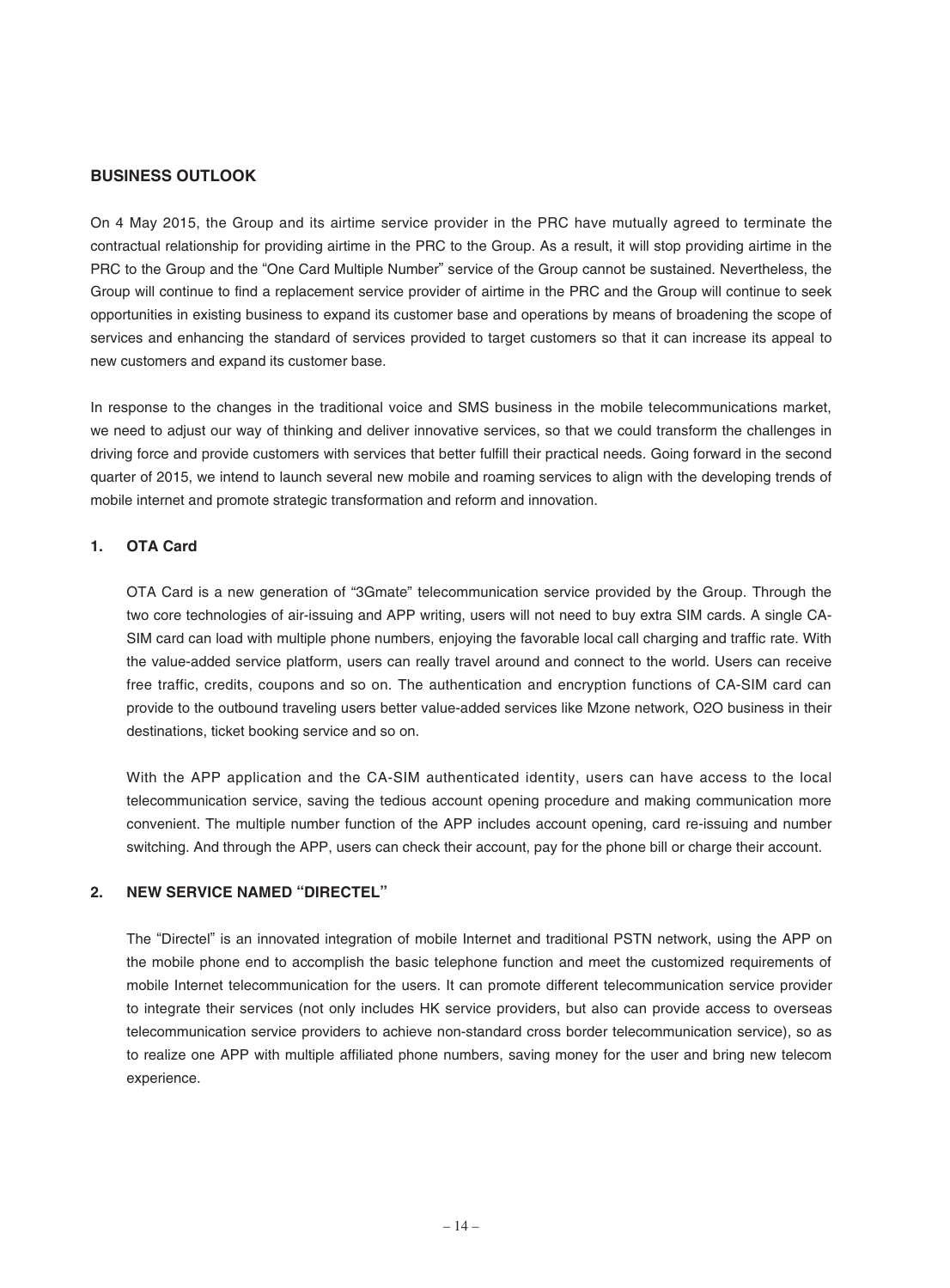### **3. PRIVATE PHONEBOOK**

Private phonebook is a personal communication management software with CA core technology (including CA-SIM card's hardware certificate and software certificate), mainly helping you to accomplish all functions that are based on security factors, such as the business card/phonebook management, the encrypted local/ cloud storage of phonebook, prevention of malwares' access to the phonebook, encryption of the telephone communication and so on.

Apart from the above, the Group will continue to look for potential opportunities to diversify its business scope and we believe that the new business will drive a new phase of growth in 2015.

#### **CONTINGENT LIABILITIES**

Elitel Limited, a wholly owned subsidiary of the Company, has previously failed to register as a non-Hong Kong company within the prescribed time limit under Part XI of the Hong Kong Companies Ordinance, that is, within one month of establishment of the place of business in Hong Kong in November 2002. Elitel Limited has subsequently notified the Companies Registry regarding such matter and rectified the late registration in October 2009.

As at the date of this announcement, there is a possibility that the Companies Registry may still take action against Elitel Limited in relation to the late registration and that Elitel Limited may be subject to a penalty in this respect, though no action has been taken by the Companies Registry against Elitel Limited to date. During the period ended 31 March 2015, no action has been taken against the Group by the Companies Registry in respect of this matter.

The Group did not recognise any provision in respect of the abovementioned issue as the amount of the obligation cannot be measured with sufficient reliability.

### **DIVIDENDS**

The Board does not recommend the payment of any dividend for the three months ended 31 March 2015 (three months ended 31 March 2014: Nil).

### **UNLISTED WARRANTS**

On 30 April 2014, the Company entered into a warrant subscription agreement (the "Warrant Subscription Agreement") with an independent third party (the "Subscriber") in relation to the subscription of a total of 200,000,000 unlisted warrants (the "Warrant(s)") by the Subscriber at the issue price of HK\$0.01 per unit of Warrants (the "Warrant Subscriptions"). The Warrants entitle the Subscriber to subscribe in cash for in aggregate of 200,000,000 shares in the Company at the subscription price of HK\$0.1648 per new share (subject to anti-dilutive adjustment) for a period of 60 months commencing from the date of issue of the Warrants. Each Warrant carries the right to subscribe for one new ordinary share in the Company. On 29 May 2014, the conditions set out in the Warrant Subscription Agreement have been fulfilled and completion of the Warrant Subscriptions took place. The net proceeds from the Warrant Subscriptions (after expenses of approximately HK\$346,000) were approximately HK\$1,654,000. No warrants were exercised during the three months ended 31 March 2015.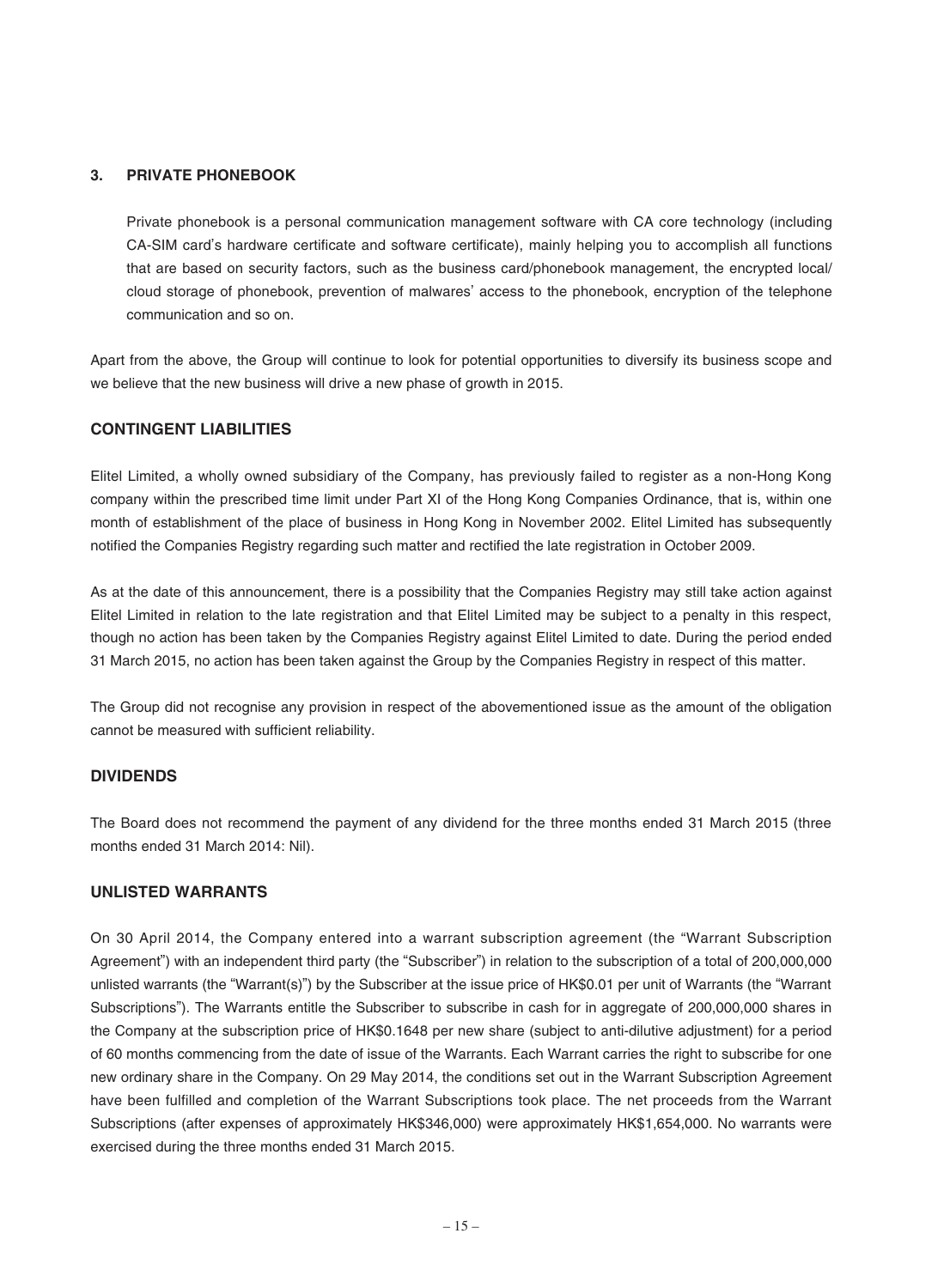## **EVENT AFTER THE REPORTING PERIOD**

#### **Proposed Bonus Issue and increase in authorised share capital**

On 1 April 2015, the Board proposed a bonus issue of new shares ("Bonus Issue") on the basis of two bonus shares ("Bonus Share") for every one share held by qualifying shareholders of the Company. The Bonus Issue will be credited as fully paid by way of capitalisation of an amount in the share premium account of the Company. The Company will make further announcement on the timetable for the Bonus Issue including the record date (the "Record Date") for the determination of entitlements to the Bonus Issue, as and when appropriate. The Board also proposed to increase the authorised share capital of the Company to HK\$100,000,000 divided into 10,000,000,000 ordinary shares of HK\$0.01 each by the creation of an additional 6,000,000,000 ordinary shares of HK\$0.01 each. The Bonus Share and the additional ordinary shares shall rank pari passu with the existing shares in all respects.

On the basis of 1,037,500,000 existing Shares in issue as at 31 March 2015 and assuming no further Shares will be issued or repurchased before the Record Date, it is anticipated that 2,075,000,000 Bonus Shares will be issued under the Bonus Issue. After the completion of the Bonus Issue, there will be a total of 3,112,500,000 Shares in issue as enlarged by the Bonus Issue.

The completion of the Bonus Issue is conditional upon (i) the approval of the Bonus Issue by the shareholders at the extraordinary general meeting on 21 May 2015 or any adjournment thererof; (ii) the Stock Exchange granting the listing of and permission to deal in the Bonus Shares to be issued pursuant to the Bonus Issue; and (iii) compliance with the relevant legal procedures and requirements (if any) under the applicable laws of Cayman Islands and the articles of association of the Company.

For details, please refer to the Company's announcement dated 1 April 2015, 21 April 2015, 5 May 2015 and further announcement of the Company which will be issued as and when appropriate.

#### **Termination of contractual relationship with airtime service provider in the PRC**

On 4 May 2015, the Group and its airtime service provider in the PRC have mutually agreed to terminate the contractual relationship for providing airtime in the PRC to the Group. As a result, it will stop providing airtime in the PRC to the Group. The parties are in the process of negotiating the terms of the termination agreement. The Group will notify all affected customers of its "One Card Multiple Number" service of the arrangements for service termination or change of service in due course.

After the termination of the contractual relationship with its airtime service provider in the PRC, the Group will continue to provide telecommunication services to our customers through cooperating with its existing mobile network operators in Hong Kong and will continue to find a replacement service provider of airtime in the PRC.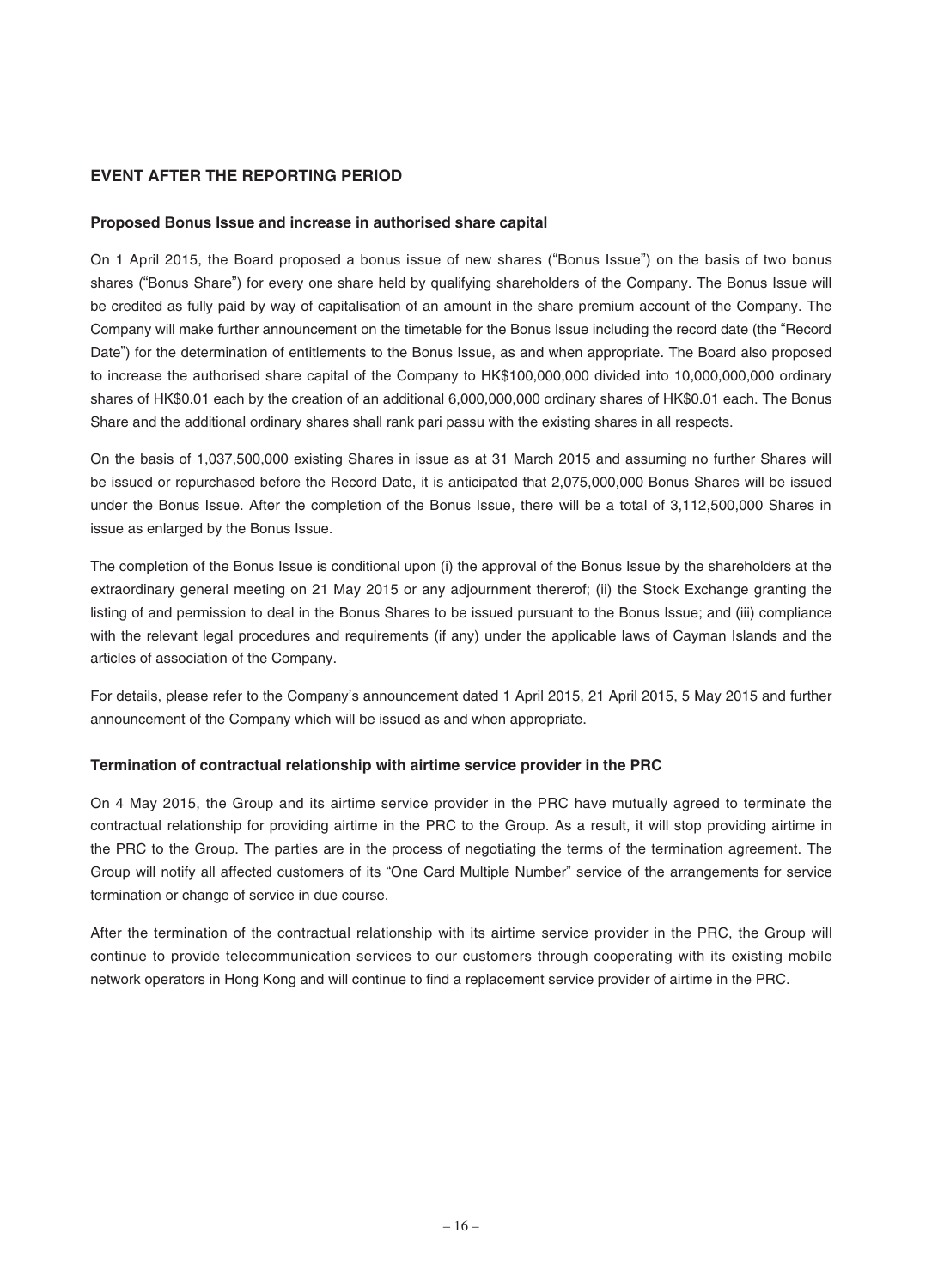# **DIRECTORS' AND CHIEF EXECUTIVES' INTERESTS AND SHORT POSITIONS IN THE SHARES, UNDERLYING SHARES AND DEBENTURES**

As at 31 March 2015, so far as it is known to the Directors, the Directors and the chief executive of the Company had the following interests and short positions in the shares, underlying shares or the debentures of the Company or any of its associated corporations within the meaning of part XV of the Securities and Futures Ordinance (the "SFO"), which would have to be notified to the Company and the Stock Exchange pursuant to the provision of Divisions 7 and 8 of Part XV of the SFO (including interests and/or short positions of which they were taken or deemed to have under such provisions of the SFO) and/or required to be entered in the register required to be kept under Section 352 of the SFO or as otherwise notified to the Company and the Stock Exchange pursuant to Rule 5.46 of the GEM Listing Rules:

#### **(i) Long position in shares of the Company:**

| Name of Director   | Nature of Interest/<br>Capacity       | Number of<br><b>Ordinary Shares</b> | Approximate<br>Percentage of<br><b>Shareholding</b> |
|--------------------|---------------------------------------|-------------------------------------|-----------------------------------------------------|
| Mr. Li Kin Shing   | Interest of controlled<br>corporation | 696,250,000<br>(Note 1)             | 67.11%                                              |
|                    | Beneficial owner                      | 33.750.000                          | 3.25%                                               |
| Mr. Pang Kwok Chau | Beneficial owner                      | 10,000,000<br>(Note 2)              | 0.96%                                               |
| Mr. Wong Kin Wa    | <b>Beneficial owner</b>               | 10,000,000<br>(Note 2)              | 0.96%                                               |

**Approximate**

#### Notes:

- (1) The 696,250,000 shares are owned by New Everich Holdings Limited ("New Everich") which is owned by Mr. Li Kin Shing and Ms. Kwok King Wa as to 54% and 46% respectively. Mr. Li Kin Shing is the spouse of Ms. Kwok King Wa. Accordingly, Mr. Li Kin Shing is deemed to be interested in the 696,250,000 shares under the SFO.
- (2) Mr. Pang Kwok Chau and Mr. Wong Kin Wa acquired 10,000,000 shares on 28 March 2012 respectively.

#### **(ii) Long position in New Everich, an associated corporation of the Company:**

|                         |                                    | <b>Approximate Percentage</b> |  |
|-------------------------|------------------------------------|-------------------------------|--|
| <b>Name of Director</b> | <b>Nature of Interest/Capacity</b> | of Shareholding               |  |
| Mr. Li Kin Shing        | Beneficial owner                   | 100.00%                       |  |

Note: New Everich is owned as to 54% and 46% by Mr. Li Kin Shing and Ms. Kwok King Wa respectively. Mr. Li Kin Shing is the spouse of Ms. Kwok King Wa. Accordingly, Mr. Li Kin Shing is deemed to be interested in the 100% interests in New Everich under the SFO.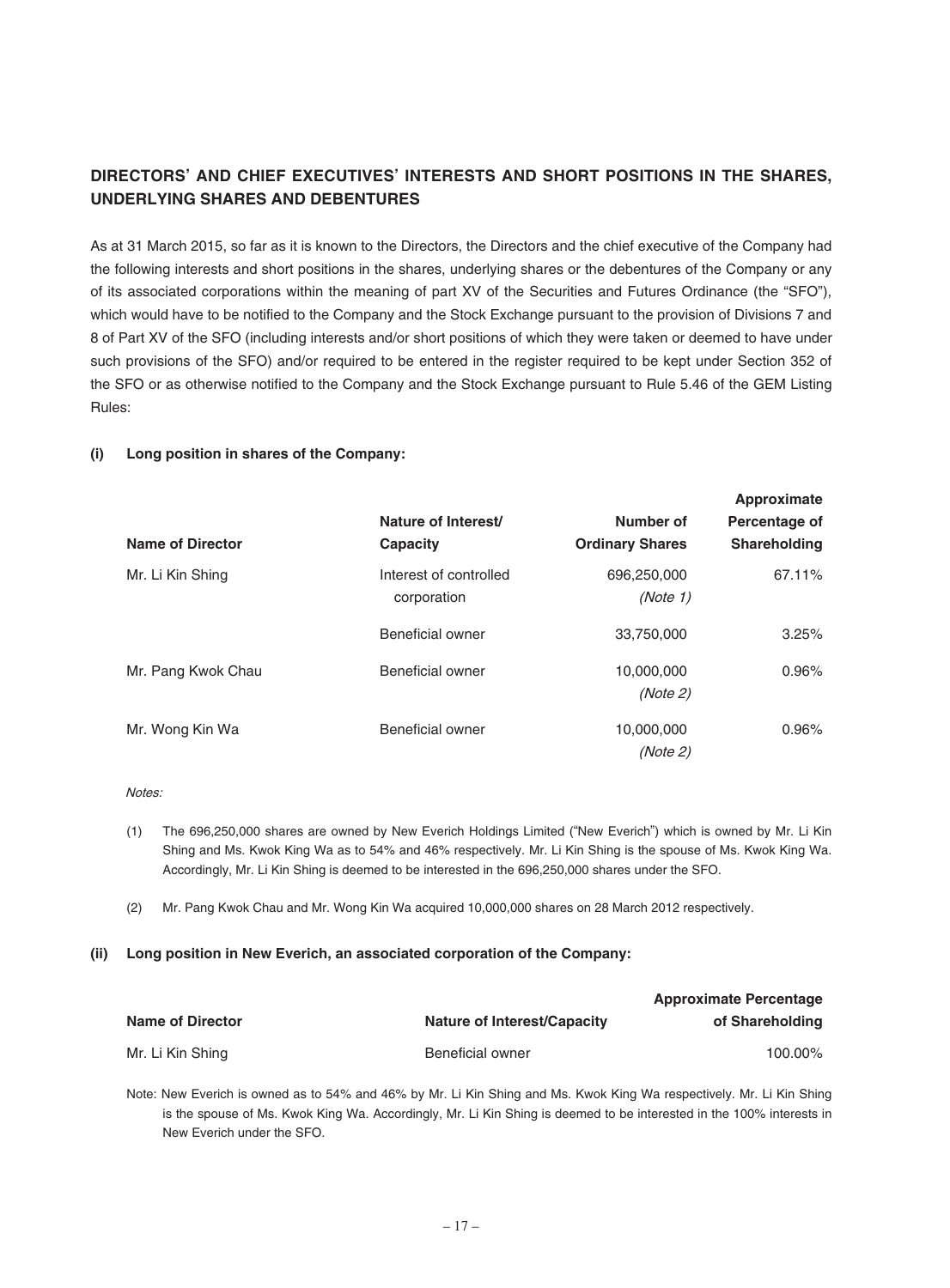Save as disclosed above, as at 31 March 2015, none of the Directors nor the chief executives of the Company had any interests or short positions in any shares, underlying shares and/or debentures of the Company or any of its associated corporations (within the meaning of Part XV of the SFO) which were notified to the Company and the Stock Exchange pursuant to Divisions 7 and 8 of Part XV of the SFO (including interest and/or short positions which were taken or deemed to have under such provisions of the SFO), or which were recorded in the register maintained by the Company pursuant to Section 352 of the SFO, or which would have to be notified to the Company and the Stock Exchange pursuant to Rule 5.46 of the GEM Listing Rules.

# **SUBSTANTIAL SHAREHOLDERS' AND OTHER PERSONS' INTERESTS AND SHORT POSITIONS IN SHARES AND UNDERLYING SHARES OF THE COMPANY**

As at 31 March 2015, so far as it is known to the Directors, the persons (other than the Directors or chief executive of the Company) with interests or short positions in the shares or underlying shares of the Company which would fall to be disclosed to the Company under the provisions of Divisions 2 and 3 of Part XV of the SFO or which would be recorded in the register of the Company required to be kept under section 336 of the SFO or who are directly or indirectly interested in 10% or more of the nominal value of any class of share capital carrying rights to vote in all circumstances at general meetings of any member of the Group were as follows:

|                  |                                       | Approximate             |               |
|------------------|---------------------------------------|-------------------------|---------------|
|                  | Nature of Interest/                   | Number of               | Percentage of |
| <b>Name</b>      | Capacity                              | <b>Ordinary Shares</b>  | Shareholding  |
| New Everich      | Beneficial owner                      | 696,250,000             | 67.11%        |
| Ms. Kwok King Wa | Interest of controlled<br>corporation | 696,250,000<br>(Note 1) | 67.11%        |
|                  | Interest of spouse                    | 33,750,000<br>(Note 2)  | 3.25%         |

### **Long position in shares of the Company:**

#### Notes:

- (1) The 696,250,000 shares are owned by New Everich which is owned by Mr. Li Kin Shing and Ms. Kwok King Wa as to 54% and 46% respectively. Mr. Li Kin Shing is the spouse of Ms. Kwok King Wa. Accordingly, Ms. Kwok King Wa is deemed to be interested in the 696,250,000 shares under the SFO.
- (2) Mr. Li Kin Shing acquired 33,750,000 shares on 19 May 2011. Mr. Li Kin Shing is the spouse of Ms. Kwok King Wa. Accordingly, Ms. Kwok King Wa is deemed to be interested in the 33,750,000 shares under the SFO.

Save as disclosed above, as at 31 March 2015, so far as it is known to the Directors, there was no other person (other than the Directors or chief executive of the Company) with interests or short positions in the shares or underlying shares of the Company which would fall to be disclosed to the Company under the provisions of Divisions 2 and 3 of Part XV of the SFO or which would be recorded in the register of the Company required to be kept under section 336 of the SFO or who are directly or indirectly interested in 10% or more of the nominal value of any class of share capital carrying rights to vote in all circumstances at general meetings of any member of the Group.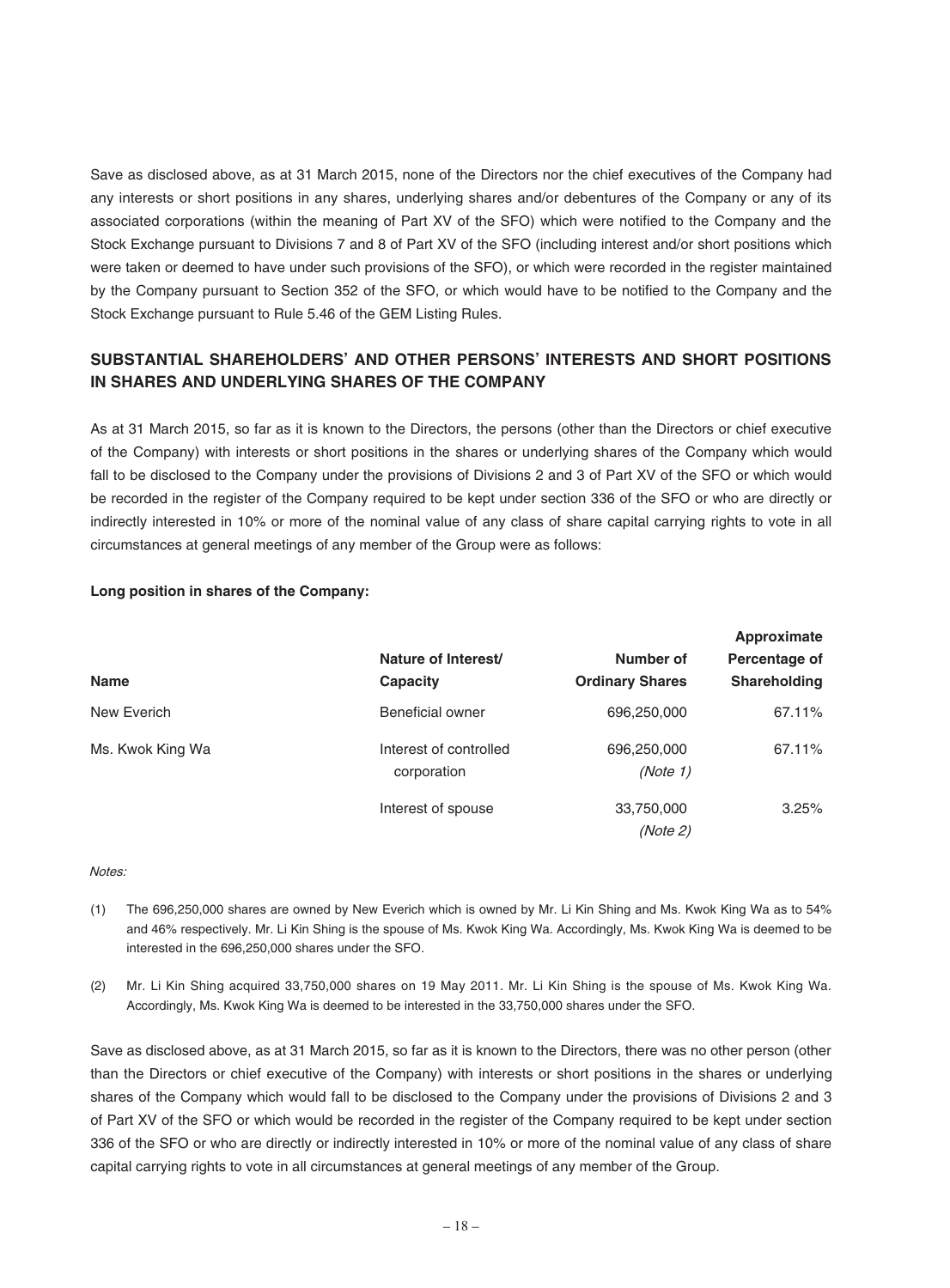## **DIRECTORS' RIGHT TO ACQUIRE SHARES OR DEBENTURES**

Save as disclosed in this announcement, during the period under review, there was no rights to acquire benefits by means of the acquisition of shares in or debentures of the Company or of any other body corporate granted to any Directors or their respective spouse or children under 18 years of age, or were any such rights exercised by them; or was the Company, its holding company or any of its subsidiaries a party to any arrangements to enable the Directors, their respective spouse or children under 18 years of age to acquire such rights in the Company or any other body corporate.

### **SHARE OPTION SCHEME**

The Company has conditionally adopted the share option scheme in the written resolutions of the shareholders of the Company passed on 20 May 2010 (the "Share Option Scheme").

The Share Option Scheme became unconditional after the listing of the Company's shares on GEM on 2 June 2010. The Company did not grant or cancel any options under the Share Option Scheme any time during the period under review, and as at 31 March 2015, there was no outstanding share option under the Share Option Scheme.

## **CODE ON CORPORATE GOVERNANCE PRACTICES**

The Company has committed to maintaining high standards of corporate governance to protect the interests of the shareholders of the Company. In the opinion of the Directors, the Company has complied with all the code provisions as set out in the Corporate Governance Code contained in Appendix 15 to the GEM Listing Rules during the three months ended 31 March 2015.

### **CODE OF CONDUCT REGARDING SECURITIES TRANSACTIONS BY DIRECTORS**

The Company has adopted the required standard of dealings as set out in Rules 5.48 to 5.67 of the GEM Listing Rules as the code of conduct regarding securities transactions by directors in securities of the Company. Having made specific enquiry of all Directors, the Directors have confirmed that they have complied with the required standard of dealings as set out in the adopted code of conduct regarding securities transactions by directors.

## **PURCHASE, SALE OR REDEMPTION OF THE COMPANY'S SHARES**

During the three months ended 31 March 2015, neither the Company nor any of its subsidiaries has purchased, sold or redeemed any share of the Company.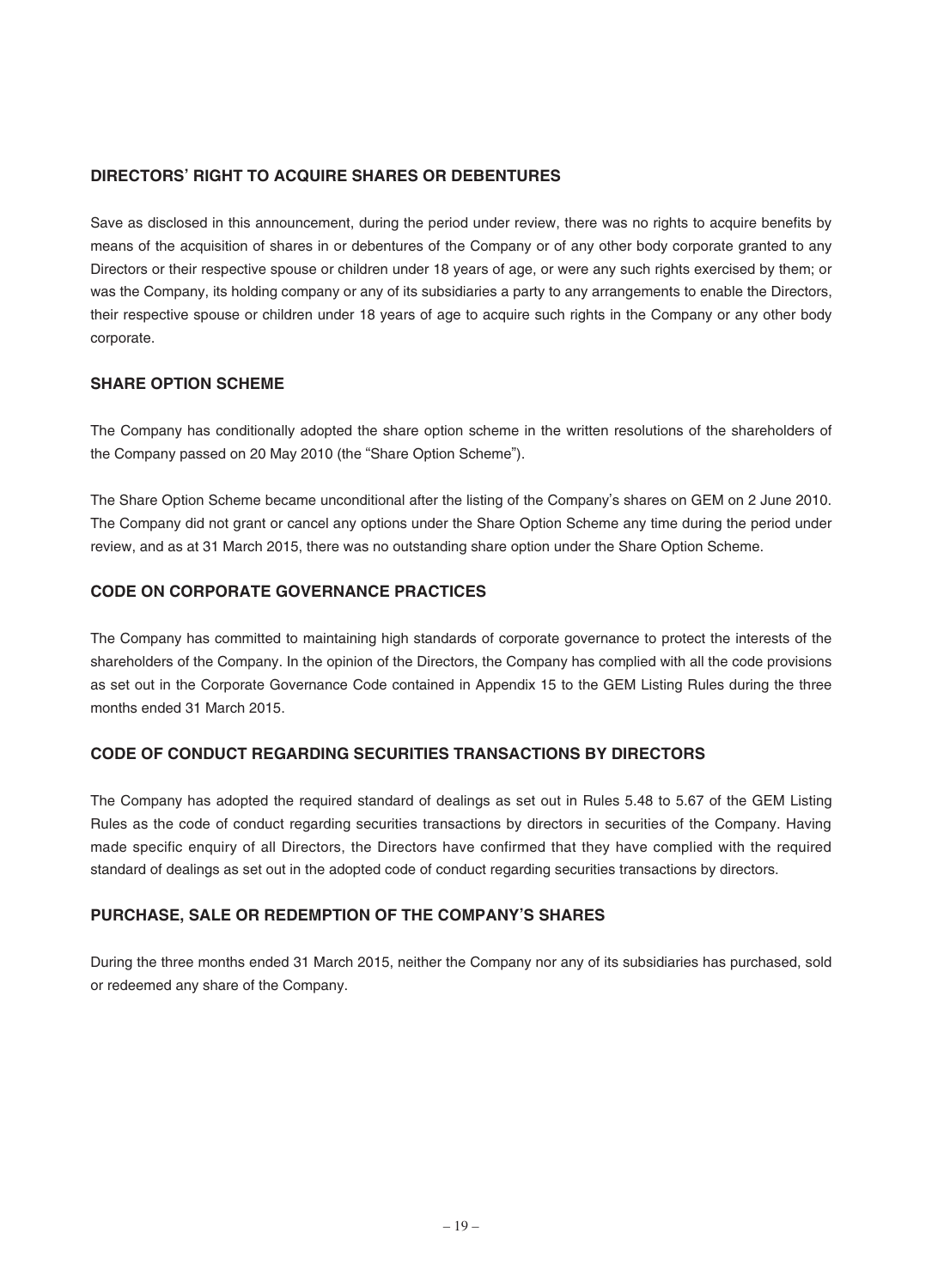#### **COMPETING INTERESTS**

During the three months ended 31 March 2015, save as disclosed below, none of the Directors or controlling shareholders of the Company nor their respective associates is considered to have interests in a business that competes or is likely to compete, either directly or indirectly, with the businesses of the Group other than those businesses where the Directors have been appointed or were appointed as directors to represent the interests of the Company and/or the Group.

Directel Limited, a company incorporated in the Cayman Islands, is held as to 50% and 50% by Mr. Li Kin Shing, a non-executive Director, the chairman of the Company, a controlling shareholder and a substantial shareholder of the Company, and Ms. Kwok King Wa, a controlling shareholder and a substantial shareholder of the Company and the spouse of Mr. Li Kin Shing, respectively. According to the GEM Listing Rules, Directel Limited is an associate of Mr. Li Kin Shing and Ms. Kwok King Wa and thus a connected person.

Directel Limited is the legal and beneficial owner of the RF-SIM intellectual property rights in Hong Kong and Macau. Further, Directel Limited is the licensee of the operation rights of RF-SIM in markets other than the PRC in addition to its owned RF-SIM intellectual property rights in Hong Kong and Macau and it has the right to grant licences of the operation rights of RF-SIM intellectual property rights to others in markets other than the PRC. There is a risk that such services provided by Directel Limited may compete with the services provided by the Group as Directel Limited is expected to grant licences of the operation rights of RF-SIM intellectual property rights in other regions in the future.

International Elite Ltd. ("IEL") is a company incorporated in the Cayman Islands and a listed company on the Main Board of the Stock Exchange with Mr. Li Kin Shing and Ms. Kwok King Wa as controlling shareholders. According to the GEM Listing Rules, IEL is an associate of Mr. Li Kin Shing and Ms. Kwok King Wa and thus a connected person. Sunward Telecom Limited ("Sunward Telecom") and its wholly-owned subsidiaries (collectively, the "Sunward Group") are wholly-owned subsidiaries of IEL. The Sunward Group, as a whole, is principally engaged in (i) the research and development, production and sales of RF-SIM products; and (ii) licensing of the RF-SIM operations rights in markets other than Hong Kong and Macau.

The Directors confirm that as China-Hongkong Telecom Limited, a wholly-owned subsidiary of the Company, has obtained the exclusive licence of the operation rights of RF-SIM intellectual property rights in Hong Kong and Macau and since the services provided by the Group are mainly in Hong Kong and Macau, there will be no direct competition between the services provided by Directel Limited, which are in territories other than the PRC, Hong Kong and Macau. There will also be no direct competition between the services provided by IEL, which its strategy is to concentrate on the application of the RF-SIM intellectual property rights in the PRC. Nevertheless, Mr. Li Kin Shing, Ms. Kwok King Wa and Directel Limited (as Covenantors) executed a deed of non-competition undertaking in favour of the Company on 24 May 2010 pursuant to which the Covenantors have undertaken to the Company inter alia, that (i) the Covenantors shall not, directly or indirectly, engage in, invest in, participate in, or attempt to participate in, whether on his/her/its own account or with each other or in conjunction with or on behalf of any person or company, any business which will or may compete with the RF-SIM business of the Group in Hong Kong and Macau; and (ii) in the event the Covenantors or their associates were given any business opportunities that is or may involve in direct or indirect competition with the business of the Group, the Covenantors shall assist the Company in obtaining such business opportunities in the terms being offered to the Covenantors, or more favourable terms being acceptable to the Company.